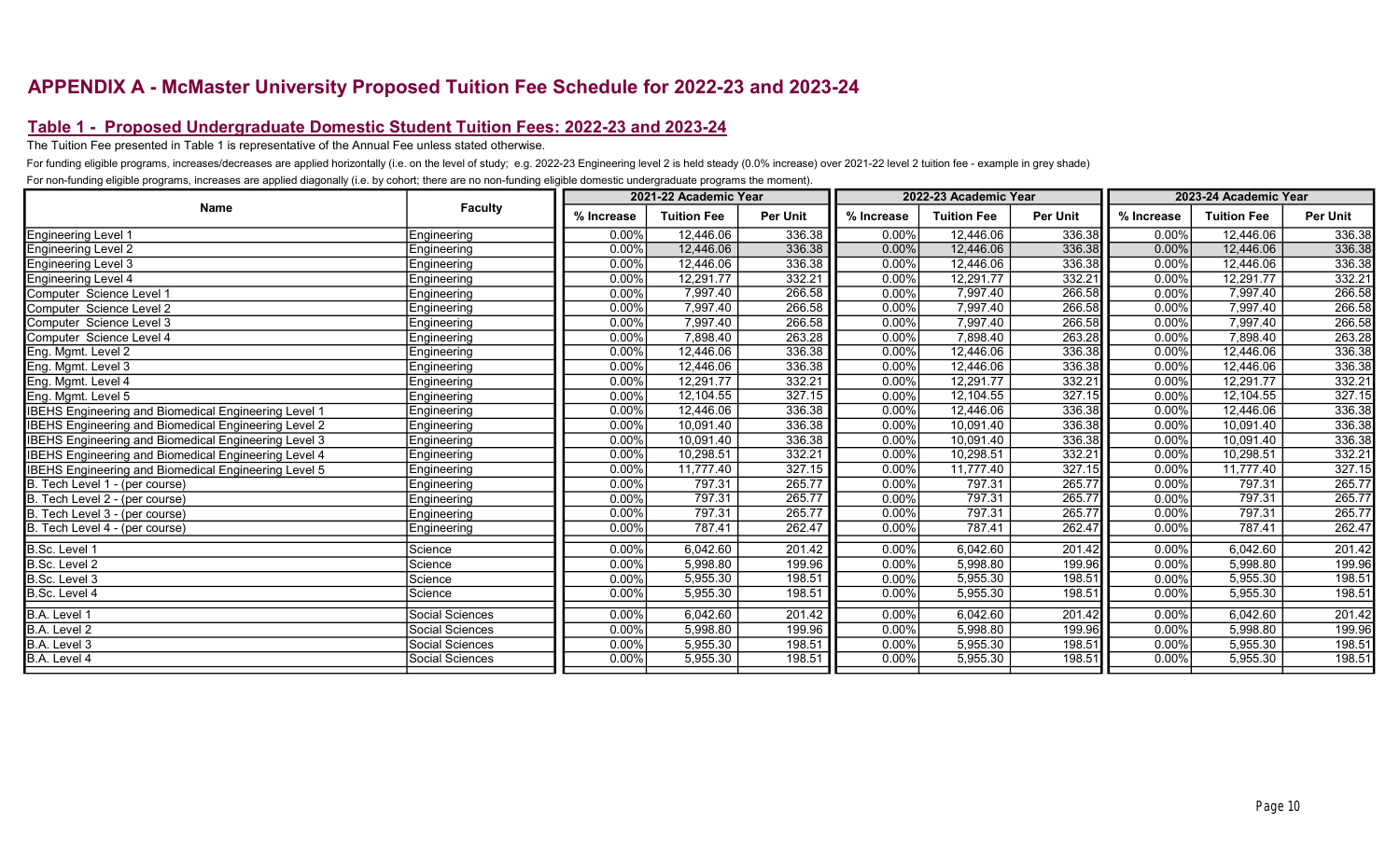# Table 1 - Proposed Undergraduate Domestic Student Tuition Fees: 2022-23 and 2023-24

The Tuition Fee presented in Table 1 is representative of the Annual Fee unless stated otherwise.

For funding eligible programs, increases/decreases are applied horizontally (i.e. on the level of study; e.g. 2022-23 Engineering level 2 is held steady (0.0% increase) over 2021-22 level 2 tuition fee - example in grey sh

For non-funding eligible programs, increases are applied diagonally (i.e. by cohort; there are no non-funding eligible domestic undergraduate programs the moment).

|                                                    |                        |            | 2021-22 Academic Year |                 |            | 2022-23 Academic Year |                 | 2023-24 Academic Year |                    |                 |  |
|----------------------------------------------------|------------------------|------------|-----------------------|-----------------|------------|-----------------------|-----------------|-----------------------|--------------------|-----------------|--|
| Name                                               | <b>Faculty</b>         | % Increase | <b>Tuition Fee</b>    | <b>Per Unit</b> | % Increase | <b>Tuition Fee</b>    | <b>Per Unit</b> | % Increase            | <b>Tuition Fee</b> | <b>Per Unit</b> |  |
| B.A. Level 1                                       | Humanities             | 0.00%      | 6,042.60              | 201.42          | 0.00%      | 6,042.60              | 201.42          | 0.00%                 | 6,042.60           | 201.42          |  |
| B.A. Level 2                                       | <b>Humanities</b>      | 0.00%      | 5,998.80              | 199.96          | 0.00%      | 5,998.80              | 199.96          | 0.00%                 | 5,998.80           | 199.96          |  |
| B.A. Level 3                                       | <b>Humanities</b>      | 0.00%      | 5,955.30              | 198.51          | 0.00%      | 5,955.30              | 198.51          | 0.00%                 | 5,955.30           | 198.51          |  |
| B.A. Level 4                                       | <b>Humanities</b>      | 0.00%      | 5,955.30              | 198.51          | 0.00%      | 5,955.30              | 198.51          | 0.00%                 | 5,955.30           | 198.51          |  |
| Bachelor of Integrated Arts Level 1                | Humanities             |            |                       |                 | n/a        | 6,042.60              | 201.42          | 0.00%                 | 6,042.60           | 201.42          |  |
| Bachelor of Integrated Arts Level 2                | <b>Humanities</b>      |            |                       |                 | n/a        | 5,998.80              | 199.96          | 0.00%                 | 5,998.80           | 199.96          |  |
| 'Bachelor of Integrated Arts Level 3               | Humanities             |            |                       |                 | n/a        | 5,955.30              | 198.51          | 0.00%                 | 5,955.30           | 198.51          |  |
| Bachelor of Integrated Arts Level 4                | Humanities             |            |                       |                 | n/a        | 5,955.30              | 198.51          | 0.00%                 | 5,955.30           | 198.51          |  |
| B. Com. Level 1                                    | <b>Business</b>        | 0.00%      | 9,354.90              | 311.83          | 0.00%      | 9,354.90              | 311.83          | 0.00%                 | 9,354.90           | 311.83          |  |
| B. Com. Level 2                                    | <b>Business</b>        | 0.00%      | 9,354.90              | 311.83          | 0.00%      | 9,354.90              | 311.83          | 0.00%                 | 9,354.90           | 311.83          |  |
| B. Com. Level 3                                    | Business               | 0.00%      | 9,354.90              | 311.83          | 0.00%      | 9,354.90              | 311.83          | 0.00%                 | 9,354.90           | 311.83          |  |
| B. Com. Level 4                                    | <b>Business</b>        | 0.00%      | 9,239.10              | 307.97          | 0.00%      | 9,239.10              | 307.97          | 0.00%                 | 9,239.10           | 307.97          |  |
| B. Com. Integrated Business and Humanities Level 1 | <b>Business</b>        | 0.00%      | 10,091.40             | 336.38          | 0.00%      | 10,091.40             | 336.38          | 0.00%                 | 10,091.40          | 336.38          |  |
| B. Com. Integrated Business and Humanities Level 2 | Business               | 0.00%      | 10,091.40             | 336.38          | 0.00%      | 10,091.40             | 336.38          | 0.00%                 | 10,091.40          | 336.38          |  |
| B. Com. Integrated Business and Humanities Level 3 | <b>Business</b>        | $0.00\%$   | 10,091.40             | 336.38          | 0.00%      | 10,091.40             | 336.38          | 0.00%                 | 10,091.40          | 336.38          |  |
| B. Com. Integrated Business and Humanities Level 4 | <b>Business</b>        | 0.00%      | 9,966.30              | 332.21          | 0.00%      | 9,966.30              | 332.21          | 0.00%                 | 9,966.30           | 332.21          |  |
| B. HSc. Level 1                                    | Health Sciences        | 0.00%      | 6,042.60              | 201.42          | 0.00%      | 6,042.60              | 201.42          | 0.00%                 | 6,042.60           | 201.42          |  |
| B. HSc. Level 2                                    | <b>Health Sciences</b> | 0.00%      | 5,998.80              | 199.96          | 0.00%      | 5,998.80              | 199.96          | 0.00%                 | 5,998.80           | 199.96          |  |
| B. HSc. Level 3                                    | <b>Health Sciences</b> | 0.00%      | 5,955.30              | 198.51          | 0.00%      | 5,955.30              | 198.51          | 0.00%                 | 5,955.30           | 198.51          |  |
| B. HSc. Level 4                                    | Health Sciences        | 0.00%      | 5,955.30              | 198.51          | 0.00%      | 5,955.30              | 198.51          | 0.00%                 | 5,955.30           | 198.51          |  |
| B. HSc. Biochemistry Level 1 <sup>4</sup>          | Health Sciences        |            |                       |                 | 0.00%      | 6,042.60              | 201.42          | 0.00%                 | 6,042.60           | 201.42          |  |
| B. HSc. Biochemistry Level 2 <sup>4</sup>          | <b>Health Sciences</b> |            |                       |                 | 0.00%      | 5,998.80              | 199.96          | 0.00%                 | 5,998.80           | 199.96          |  |
| B. HSc. Biochemistry Level 3 <sup>4</sup>          | <b>Health Sciences</b> |            |                       |                 | 0.00%      | 5,955.30              | 198.51          | 0.00%                 | 5,955.30           | 198.51          |  |
| B. HSc. Biochemistry Level 44                      | <b>Health Sciences</b> |            |                       |                 | 0.00%      | 5,955.30              | 198.51          | 0.00%                 | 5,955.30           | 198.51          |  |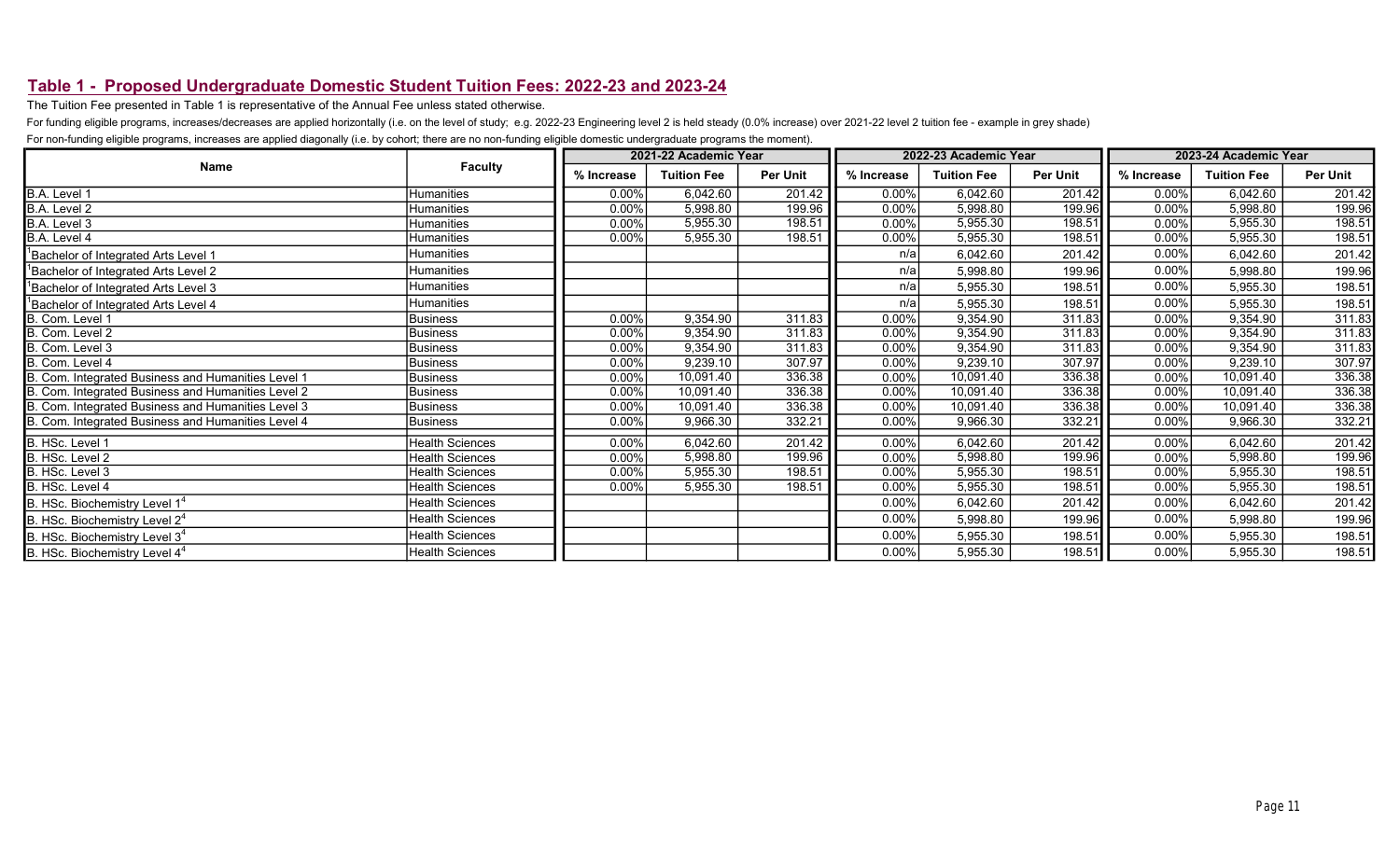### Table 1 - Proposed Undergraduate Domestic Student Tuition Fees: 2022-23 and 2023-24

The Tuition Fee presented in Table 1 is representative of the Annual Fee unless stated otherwise.

For funding eligible programs, increases/decreases are applied horizontally (i.e. on the level of study; e.g. 2022-23 Engineering level 2 is held steady (0.0% increase) over 2021-22 level 2 tuition fee - example in grey sh

For non-funding eligible programs, increases are applied diagonally (i.e. by cohort; there are no non-funding eligible domestic undergraduate programs the moment).

|                                                                |                        |            | 2021-22 Academic Year |                 |            | 2022-23 Academic Year |                          | 2023-24 Academic Year |                    |                 |  |
|----------------------------------------------------------------|------------------------|------------|-----------------------|-----------------|------------|-----------------------|--------------------------|-----------------------|--------------------|-----------------|--|
| Name                                                           | <b>Faculty</b>         | % Increase | <b>Tuition Fee</b>    | <b>Per Unit</b> | % Increase | <b>Tuition Fee</b>    | <b>Per Unit</b>          | % Increase            | <b>Tuition Fee</b> | <b>Per Unit</b> |  |
| Medicine 1                                                     | <b>Health Sciences</b> | 0.00%      | 25,129.96             |                 | 0.00%      | 25,129.96             | $\overline{\phantom{0}}$ | $0.00\%$              | 25,129.96          | $\sim$          |  |
| Medicine 2                                                     | <b>Health Sciences</b> | 0.00%      | 25,129.96             |                 | 0.00%      | 25,129.96             |                          | 0.00%                 | 25,129.96          |                 |  |
| Medicine 3                                                     | <b>Health Sciences</b> | 0.00%      | 25,129.96             |                 | 0.00%      | 25,129.96             |                          | 0.00%                 | 25,129.96          | $\sim$          |  |
| Midwifery 1                                                    | <b>Health Sciences</b> | 0.00%      | 8,261.19              |                 | 0.00%      | 8,261.19              |                          | 0.00%                 | 8,261.19           | $\sim$          |  |
| Midwifery 2                                                    | <b>Health Sciences</b> | 0.00%      | 8,201.04              |                 | 0.00%      | 8,201.04              |                          | $0.00\%$              | 8,201.04           |                 |  |
| Midwifery 3                                                    | <b>Health Sciences</b> | 0.00%      | 8,141.32              |                 | 0.00%      | 8,141.32              |                          | 0.00%                 | 8,141.32           | $\sim$          |  |
| Midwifery 4                                                    | <b>Health Sciences</b> | 0.00%      | 8,141.32              |                 | 0.00%      | 8,141.32              |                          | 0.00%                 | 8,141.32           | $\sim$          |  |
| <sup>2</sup> Nursing Level 1                                   | <b>Health Sciences</b> | 0.00%      | 6,042.60              | 201.42          | 0.00%      | 6,042.60              | 201.42                   | $0.00\%$              | 6,042.60           | 201.42          |  |
| Nursing Level 2                                                | <b>Health Sciences</b> | 0.00%      | 5,798.84              | 199.96          | 0.00%      | 5,798.84              | 199.96                   | $0.00\%$              | 5,798.84           | 199.96          |  |
| Nursing Level 3                                                | <b>Health Sciences</b> | 0.00%      | 6,153.81              | 198.51          | 0.00%      | 6,153.81              | 198.51                   | $0.00\%$              | 6,153.81           | 198.51          |  |
| <sup>2</sup> Nursing Level 4                                   | <b>Health Sciences</b> | 0.00%      | 5,955.30              | 198.51          | 0.00%      | 5,955.30              | 198.51                   | $0.00\%$              | 5,955.30           | 198.51          |  |
| <sup>3</sup> Accelerated Nursing Level 3                       | <b>Health Sciences</b> | 0.00%      | 8,932.95              | 198.51          | 0.00%      | 8,932.95              | 198.51                   | 0.00%                 | 8,932.95           | 198.51          |  |
| <sup>3</sup> Accelerated Nursing Level 4                       | <b>Health Sciences</b> | 0.00%      | 5,359.77              | 198.51          | 0.00%      | 5,359.77              | 198.51                   | $0.00\%$              | 5,359.77           | 198.51          |  |
| IBEHS Health, Engineering Science and Entrepreneurship Level 1 | Health Sciences        | 0.00%      | 12,446.06             | 336.38          | 0.00%      | 12,446.06             | 336.38                   | $0.00\%$              | 12,446.06          | 336.38          |  |
| IBEHS Health, Engineering Science and Entrepreneurship Level 2 | Health Sciences        | 0.00%      | 10,091.40             | 336.38          | 0.00%      | 10,091.40             | 336.38                   | 0.00%                 | 10,091.40          | 336.38          |  |
| IBEHS Health, Engineering Science and Entrepreneurship Level 3 | Health Sciences        | 0.00%      | 10,091.40             | 336.38          | 0.00%      | 10,091.40             | 336.38                   | 0.00%                 | 10,091.40          | 336.38          |  |
| IBEHS Health, Engineering Science and Entrepreneurship Level 4 | Health Sciences        | 0.00%      | 10,298.51             | 332.21          | 0.00%      | 10,298.51             | 332.21                   | $0.00\%$              | 10,298.51          | 332.21          |  |
| IBEHS Health, Engineering Science and Entrepreneurship Level 5 | Health Sciences        | 0.00%      | 11,777.40             | 327.15          | 0.00%      | 11,777.40             | 327.15                   | 0.00%                 | 11,777.40          | 327.15          |  |
| Physician Assistant Level 1 (3 terms)                          | <b>Health Sciences</b> | 0.00%      | 11,986.62             |                 | 0.00%      | 11,986.62             |                          | 0.00%                 | 11,986.62          | $\sim$          |  |
| Physician Assistant Level 2 (3 terms)                          | <b>Health Sciences</b> | 0.00%      | 11,986.62             |                 | 0.00%      | 11,986.62             |                          | 0.00%                 | 11,986.62          |                 |  |
| B. Arts Sc. Level 1                                            | Arts & Science Program | 0.00%      | 6,042.60              | 201.42          | 0.00%      | 6,042.60              | 201.42                   | 0.00%                 | 6,042.60           | 201.42          |  |
| B. Arts Sc. Level 2                                            | Arts & Science Program | 0.00%      | 5,998.80              | 199.96          | 0.00%      | 5,998.80              | 199.96                   | 0.00%                 | 5,998.80           | 199.96          |  |
| B. Arts Sc. Level 3                                            | Arts & Science Program | 0.00%      | 5,955.30              | 198.51          | 0.00%      | 5,955.30              | 198.51                   | 0.00%                 | 5,955.30           | 198.51          |  |
| B. Arts Sc. Level 4                                            | Arts & Science Program | 0.00%      | 5,955.30              | 198.51          | 0.00%      | 5,955.30              | 198.51                   | $0.00\%$              | 5,955.30           | 198.51          |  |

Generic Notations

Note: Unless noted, programs are funded by MCU and are bound by the Tuition Fee Framework and Ancillary Fee Guidelines for Publicly-Assisted Universities.

Program Specific Notations

Note: The annual undergraduate domestic tuition fees for Engineering (all levels) and Engineering & Management (all levels) is based on 37 units, however a few Engineering & Management programs have specific annualized uni

Note 1: The Bachelor of Integrated Arts program is a new program approved by MCU starting in 2022-23. The per unit charge is equivalent to the Bacher of Arts per unit fees.

Note 2: The units associated with the Bachelor of Nursing Program are as follows; Level 1: 30, Level 2: 29, Level 3: 31 Level 4: 30. Tuition fee increases are reported on the per unit level.

Note 3: The Domestic Accelerated Nursing stream charges the same fee per unit as the respective level in Nursing. However, accelerated Nursing students take 45 units in Level 3 and 27 units in Level 4.

Note 4: The Bachelor of Health Science in Biochemistry fee has been listed separately so that fees align with the Bachelor of Science fees.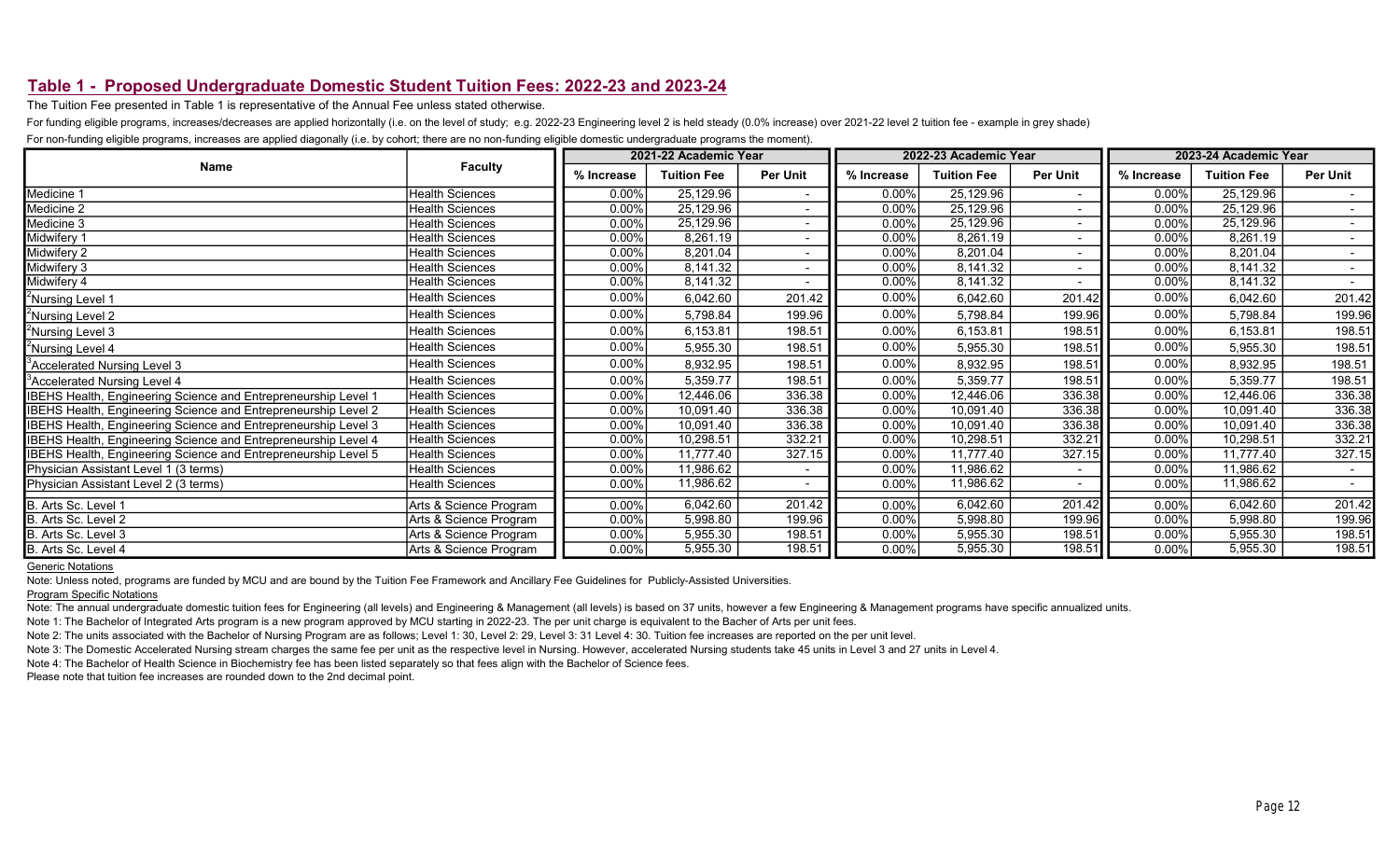The Tuition Fee presented in Table 2 is representative of the Annual Fee unless stated otherwise.

For funding eligible programs, increases/decreases are applied horizontally (i.e. on the level of study; there are no funding eligible international undergraduate programs at the moment).

For non-funding eligible programs, increases are applied diagonally (i.e. to cohort level; e.g. 2022-23 Engineering level 2 increase is 4.0 % over 2021-22 level 1 tuition fee - example in blue shade).

|                                                             |                 |                 | 2021-22 Academic Year |                 |                 | 2022-23 Academic Year |                 |                 | 2023-24 Academic Year |                 |
|-------------------------------------------------------------|-----------------|-----------------|-----------------------|-----------------|-----------------|-----------------------|-----------------|-----------------|-----------------------|-----------------|
| <b>Name</b>                                                 | <b>Faculty</b>  | <b>Increase</b> | <b>Tuition Fee</b>    | <b>Per Unit</b> | <b>Increase</b> | <b>Tuition Fee</b>    | <b>Per Unit</b> | <b>Increase</b> | <b>Tuition Fee</b>    | <b>Per Unit</b> |
| <b>Engineering Level 1</b>                                  | Engineering     | 6.00%           | 58,231.34             | 1,573.82        | 6.00%           | 61,724.88             | 1,668.24        | 6.00%           | 65,428.21             | 1,768.33        |
| Engineering Level 2                                         | Engineering     | 4.00%           | 57,132.44             | 1,544.12        | 4.00%           | 60,560.49             | 1,636.77        | 4.00%           | 64,193.52             | 1,734.96        |
| Engineering Level 3                                         | Engineering     | 4.00%           | 55,055.26             | 1,487.98        | 4.00%           | 59,417.56             | 1,605.88        | 4.00%           | 62,982.88             | 1,702.24        |
| Engineering Level 4                                         | Engineering     | 4.00%           | 51,069.99             | 1,380.27        | 4.00%           | 57,257.13             | 1,547.49        | 4.00%           | 61,794.07             | 1,670.11        |
| Computer Science Level 1                                    | Engineering     | 6.00%           | 47,214.60             | 1,573.82        | 6.00%           | 50,047.20             | 1,668.24        | 6.00%           | 53,049.90             | 1,768.33        |
| Computer Science Level 2                                    | Engineering     | 4.00%           | 46,323.60             | 1,544.12        | 4.00%           | 49,103.10             | 1,636.77        | 4.00%           | 52,048.80             | 1,734.96        |
| Computer Science Level 3                                    | Engineering     | 4.00%           | 38,389.20             | 1,279.64        | 4.00%           | 48,176.40             | 1,605.88        | 4.00%           | 51,067.20             | 1,702.24        |
| Computer Science Level 4                                    | Engineering     | 4.00%           | 35,610.60             | 1,187.02        | 4.00%           | 39,924.60             | 1,330.82        | 4.00%           | 50,103.30             | 1,670.11        |
| Eng. Mgmt. Level 2                                          | Engineering     | 4.00%           | 52,051.97             | 1,406.81        | 4.00%           | 54, 133.96            | 1,463.08        | 4.00%           | 56,299.20             | 1,521.60        |
| Eng. Mgmt. Level 3                                          | Engineering     | 4.00%           | 52,051.97             | 1,406.81        | 4.00%           | 54,133.96             | 1,463.08        | 4.00%           | 56,299.20             | 1,521.60        |
| Eng. Mgmt. Level 4                                          | Engineering     | 4.00%           | 51,069.99             | 1,380.27        | 4.00%           | 54, 133.96            | 1,463.08        | 4.00%           | 56,299.20             | 1,521.60        |
| Eng. Mgmt. Level 5                                          | Engineering     | 4.00%           | 51,069.99             | 1,380.27        | 4.00%           | 53,112.76             | 1,435.48        | 4.00%           | 56,299.20             | 1,521.60        |
| IBEHS Engineering and Biomedical Engineering Level 1        | Engineering     | 6.00%           | 58,231.34             | 1,573.82        | 6.00%           | 61,724.88             | 1,668.24        | 6.00%           | 65,428.21             | 1,768.33        |
| IBEHS Engineering and Biomedical Engineering Level 2        | Engineering     | 4.00%           | 46,323.60             | 1,544.12        | 4.00%           | 49,103.10             | 1,636.77        | 4.00%           | 52,048.80             | 1,734.96        |
| IBEHS Engineering and Biomedical Engineering Level 3        | Engineering     | 4.00%           | 44,639.40             | 1,487.98        | 4.00%           | 48,176.40             | 1,605.88        | 4.00%           | 51,067.20             | 1,702.24        |
| <b>IBEHS Engineering and Biomedical Engineering Level 4</b> | Engineering     | 4.00%           | 42,788.37             | 1,380.27        | 4.00%           | 47,972.19             | 1,547.49        | 4.00%           | 51,773.41             | 1,670.11        |
| <b>IBEHS Engineering and Biomedical Engineering Level 5</b> | Engineering     | 4.00%           | 47,849.40             | 1,329.15        | 4.00%           | 51,677.28             | 1,435.48        | 4.00%           | 57,937.68             | 1,609.38        |
| B. Tech Level 1 - (per course)                              | Engineering     | 6.00%           | 4,154.91              | 1,384.97        | 6.00%           | 4,404.18              | 1,468.06        | 6.00%           | 4,668.42              | 1,556.14        |
| B. Tech Level 2 - (per course)                              | Engineering     | 4.00%           | 4,076.52              | 1,358.84        | 4.00%           | 4,321.08              | 1,440.36        | 4.00%           | 4,580.34              | 1,526.78        |
| B. Tech Level 3 - (per course)                              | Engineering     | 4.00%           | 3,928.26              | 1,309.42        | 4.00%           | 4,239.57              | 1,413.19        | 4.00%           | 4,493.91              | 1,497.97        |
| B. Tech Level 4 - (per course)                              | Engineering     | 4.00%           | 3,643.92              | 1,214.64        | 4.00%           | 4,085.37              | 1,361.79        | 4.00%           | 4,409.13              | 1,469.71        |
| B.Sc. Level 1                                               | Science         | 10.00%          | 39,196.50             | 1,306.55        | 10.00%          | 43,116.00             | 1,437.20        | 10.00%          | 47,427.60             | 1,580.92        |
| B.Sc. Level 2                                               | Science         | 6.00%           | 37,771.20             | 1,259.04        | 6.00%           | 41,548.20             | 1,384.94        | 6.00%           | 45,702.90             | 1,523.43        |
| B.Sc. Level 3                                               | Science         | 6.00%           | 36,397.50             | 1,213.25        | 6.00%           | 40,037.40             | 1,334.58        | 6.00%           | 44,040.90             | 1,468.03        |
| B.Sc. Level 4                                               | Science         | 4.00%           | 33,125.70             | 1,104.19        | 6.00%           | 38,581.20             | 1,286.04        | 6.00%           | 42,439.50             | 1,414.65        |
| B.A. Level 1                                                | Social Sciences | 10.00%          | 37,236.60             | 1,241.22        | 10.00%          | 40,960.20             | 1,365.34        | 10.00%          | 45,056.10             | 1,501.87        |
| B.A. Level 2                                                | Social Sciences | 6.00%           | 35,882.70             | 1,196.09        | 6.00%           | 39,470.70             | 1,315.69        | 6.00%           | 43,417.80             | 1,447.26        |
| B.A. Level 3                                                | Social Sciences | 6.00%           | 34,577.70             | 1,152.59        | 6.00%           | 38,035.50             | 1,267.85        | 6.00%           | 41,838.90             | 1,394.63        |
| B.A. Level 4                                                | Social Sciences | 4.00%           | 31,469.70             | 1,048.99        | 6.00%           | 36,652.20             | 1,221.74        | 6.00%           | 40,317.60             | 1,343.92        |
|                                                             |                 |                 |                       |                 |                 |                       |                 |                 |                       |                 |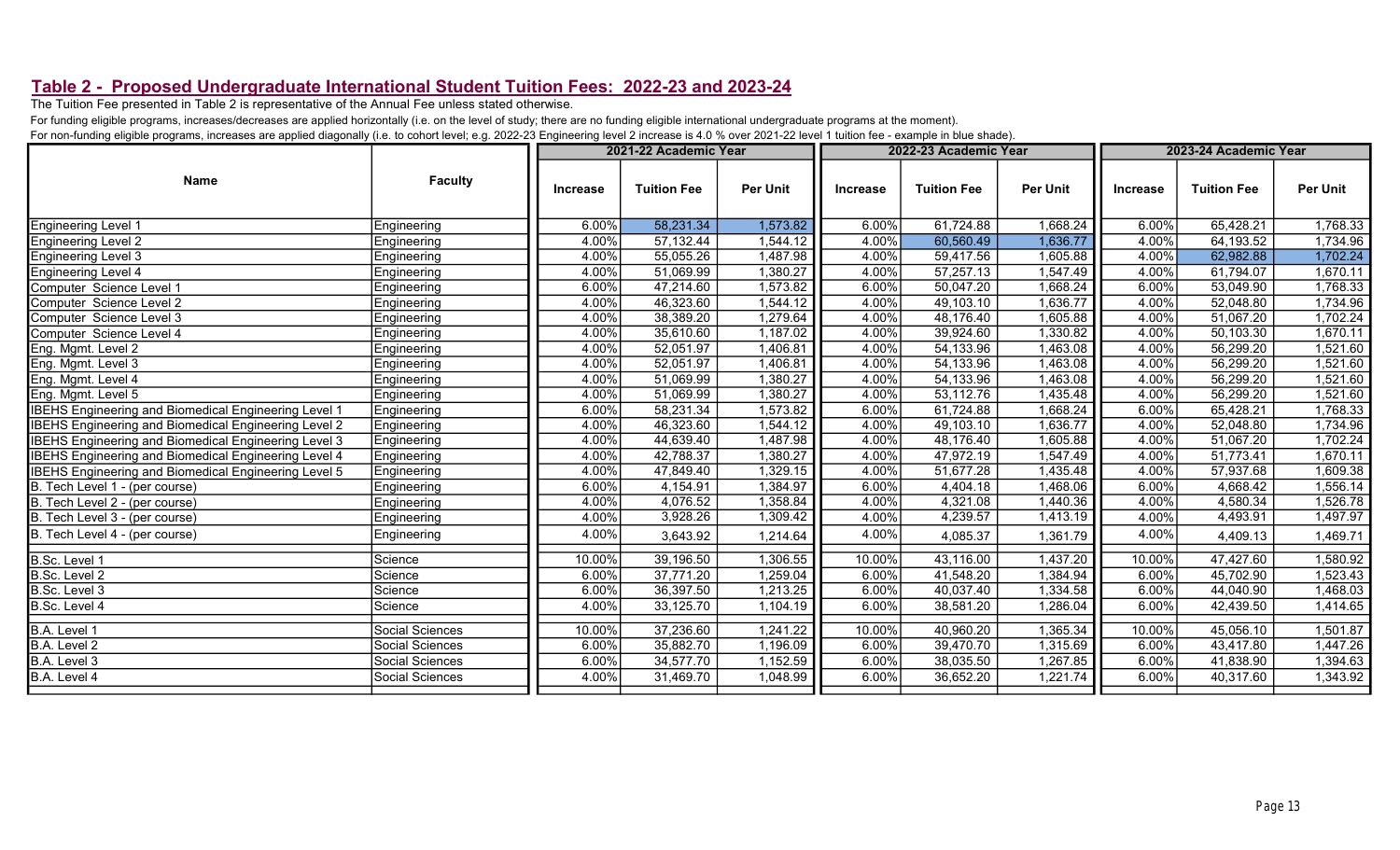The Tuition Fee presented in Table 2 is representative of the Annual Fee unless stated otherwise.

For funding eligible programs, increases/decreases are applied horizontally (i.e. on the level of study; there are no funding eligible international undergraduate programs at the moment).

For non-funding eligible programs, increases are applied diagonally (i.e. to cohort level; e.g. 2022-23 Engineering level 2 increase is 4.0 % over 2021-22 level 1 tuition fee - example in blue shade).

|                                                    |                        | 2021-22 Academic Year |                    |                 |                 | 2022-23 Academic Year |                 | 2023-24 Academic Year |                    |                 |  |
|----------------------------------------------------|------------------------|-----------------------|--------------------|-----------------|-----------------|-----------------------|-----------------|-----------------------|--------------------|-----------------|--|
| <b>Name</b>                                        | <b>Faculty</b>         | <b>Increase</b>       | <b>Tuition Fee</b> | <b>Per Unit</b> | <b>Increase</b> | <b>Tuition Fee</b>    | <b>Per Unit</b> | <b>Increase</b>       | <b>Tuition Fee</b> | <b>Per Unit</b> |  |
| B.A. Level 1                                       | Humanities             | 10.00%                | 37,236.60          | 1,241.22        | 10.00%          | 40,960.20             | 1,365.34        | 10.00%                | 45,056.10          | 1,501.87        |  |
| B.A. Level 2                                       | Humanities             | 6.00%                 | 35,882.70          | 1,196.09        | 6.00%           | 39,470.70             | 1,315.69        | 6.00%                 | 43,417.80          | 1,447.26        |  |
| B.A. Level 3                                       | Humanities             | 6.00%                 | 34,577.70          | 1,152.59        | 6.00%           | 38,035.50             | 1,267.85        | 6.00%                 | 41,838.90          | 1,394.63        |  |
| B.A. Level 4                                       | Humanities             | 4.00%                 | 31,469.70          | 1,048.99        | 6.00%           | 36,652.20             | 1,221.74        | 6.00%                 | 40,317.60          | 1,343.92        |  |
| <sup>1</sup> Bachelor of Integrated Arts Level 1   | Humanities             |                       |                    |                 | n/a             | 40,960.20             | 1,365.34        | 10.00%                | 45,056.10          | 1,501.87        |  |
| <sup>1</sup> Bachelor of Integrated Arts Level 2   | <b>Humanities</b>      |                       |                    |                 | n/a             | 39,470.70             | 1,315.69        | 6.00%                 | 43,417.80          | 1,447.26        |  |
| <sup>1</sup> Bachelor of Integrated Arts Level 3   | <b>Humanities</b>      |                       |                    |                 | n/a             | 38,035.50             | 1,267.85        | 6.00%                 | 41,838.90          | 1,394.63        |  |
| <sup>1</sup> Bachelor of Integrated Arts Level 4   | Humanities             |                       |                    |                 | n/al            | 36,652.20             | 1,221.74        | 6.00%                 | 40,317.60          | 1,343.92        |  |
| B. Com. Level 1                                    | Business               | 10.00%                | 41,984.40          | 1,399.48        | 6.00%           | 44,503.20             | 1,483.44        | 6.00%                 | 47,173.20          | 1,572.44        |  |
| B. Com. Level 2                                    | Business               | 4.00%                 | 39,694.50          | 1,323.15        | 4.00%           | 43,663.50             | 1,455.45        | 4.00%                 | 46,283.10          | 1,542.77        |  |
| B. Com. Level 3                                    | <b>Business</b>        | 4.00%                 | 39,694.50          | 1,323.15        | 4.00%           | 41,282.10             | 1,376.07        | 4.00%                 | 45,409.80          | 1,513.66        |  |
| B. Com. Level 4                                    | Business               | 4.00%                 | 38,224.20          | 1,274.14        | 4.00%           | 41,282.10             | 1,376.07        | 4.00%                 | 42,933.30          | 1,431.11        |  |
| B. Com. Integrated Business and Humanities Level 1 | <b>Business</b>        | 10.00%                | 43,732.50          | 1,457.75        | 10.00%          | 48,105.60             | 1,603.52        | 10.00%                | 52,916.10          | 1,763.87        |  |
| B. Com. Integrated Business and Humanities Level 2 | Business               | 4.00%                 | 41,346.90          | 1,378.23        | 6.00%           | 46,356.30             | 1,545.21        | 6.00%                 | 50,991.90          | 1,699.73        |  |
| B. Com. Integrated Business and Humanities Level 3 | Business               | 4.00%                 | 41,346.90          | 1,378.23        | 4.00%           | 43,000.50             | 1,433.35        | 4.00%                 | 48.210.30          | 1,607.01        |  |
| B. Com. Integrated Business and Humanities Level 4 | <b>Business</b>        | 4.00%                 | 39,815.70          | 1,327.19        | 4.00%           | 43,000.50             | 1,433.35        | 4.00%                 | 44,720.40          | 1,490.68        |  |
| B. HSc. Level 1                                    | <b>Health Sciences</b> | 10.00%                | 44,541.60          | 1,484.72        | 10.00%          | 48,995.70             | 1,633.19        | 10.00%                | 53,895.00          | 1,796.50        |  |
| B. HSc. Level 2                                    | Health Sciences        | 6.00%                 | 42,921.90          | 1,430.73        | 6.00%           | 47,214.00             | 1,573.80        | $6.00\%$              | 51,935.40          | 1,731.18        |  |
| B. HSc. Level 3                                    | Health Sciences        | 6.00%                 | 36,397.50          | 1,213.25        | 6.00%           | 45,497.10             | 1,516.57        | 6.00%                 | 50,046.60          | 1,668.22        |  |
| B. HSc. Level 4                                    | Health Sciences        | 4.00%                 | 33,125.70          | 1,104.19        | 6.00%           | 38,581.20             | 1,286.04        | 6.00%                 | 48,226.80          | 1,607.56        |  |
| B. HSc. Biochemistry Level 1 <sup>4</sup>          | <b>Health Sciences</b> |                       |                    |                 | 10.00%          | 43,116.00             | 1,437.20        | 10.00%                | 47,427.60          | 1,580.92        |  |
| B. HSc. Biochemistry Level $2^4$                   | <b>Health Sciences</b> |                       |                    |                 | 6.00%           | 41,548.20             | 1,384.94        | 6.00%                 | 45,702.90          | 1,523.43        |  |
| B. HSc. Biochemistry Level $34$                    | Health Sciences        |                       |                    |                 | 6.00%           | 40,037.40             | 1,334.58        | 6.00%                 | 44,040.90          | 1,468.03        |  |
| B. HSc. Biochemistry Level 4 <sup>4</sup>          | Health Sciences        |                       |                    |                 | 6.00%           | 38,581.20             | 1,286.04        | 6.00%                 | 42,439.50          | 1,414.65        |  |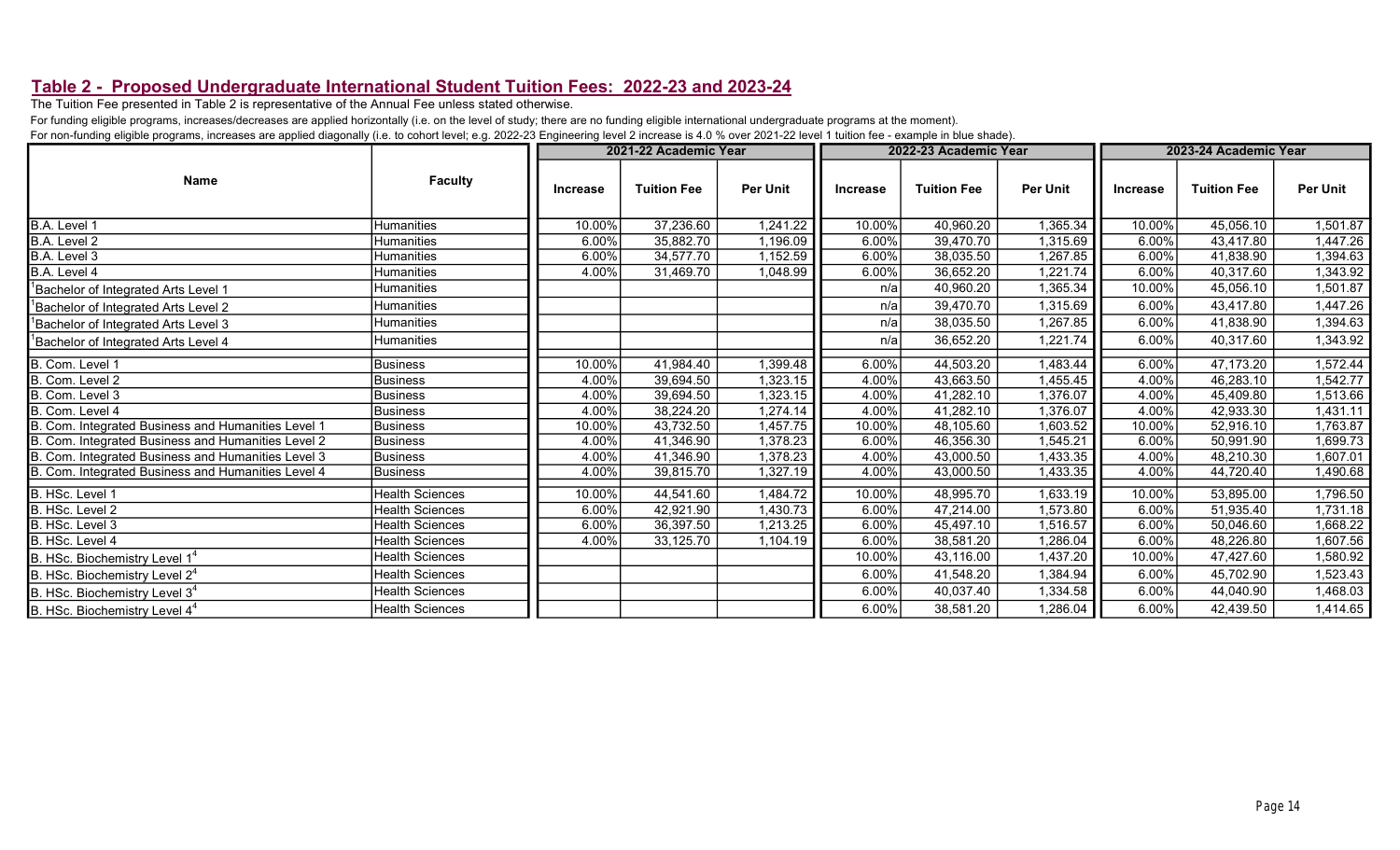The Tuition Fee presented in Table 2 is representative of the Annual Fee unless stated otherwise.

For funding eligible programs, increases/decreases are applied horizontally (i.e. on the level of study; there are no funding eligible international undergraduate programs at the moment).

For non-funding eligible programs, increases are applied diagonally (i.e. to cohort level; e.g. 2022-23 Engineering level 2 increase is 4.0 % over 2021-22 level 1 tuition fee - example in blue shade).

|                                                                          |                        | 2021-22 Academic Year |                    |          |                 | 2022-23 Academic Year |                 | 2023-24 Academic Year |                    |                 |  |
|--------------------------------------------------------------------------|------------------------|-----------------------|--------------------|----------|-----------------|-----------------------|-----------------|-----------------------|--------------------|-----------------|--|
| Name                                                                     | <b>Faculty</b>         | <b>Increase</b>       | <b>Tuition Fee</b> | Per Unit | <b>Increase</b> | <b>Tuition Fee</b>    | <b>Per Unit</b> | <b>Increase</b>       | <b>Tuition Fee</b> | <b>Per Unit</b> |  |
| Medicine 1                                                               | <b>Health Sciences</b> | 0.00%                 | 95,000.00          | n/a      | $0.00\%$        | 95,000.00             | n/a             | $0.00\%$              | 95,000.00          | n/a             |  |
| Medicine 2                                                               | Health Sciences        | 0.00%                 | 95,000.00          | n/a      | $0.00\%$        | 95,000.00             | n/a             | 0.00%                 | 95,000.00          | n/a             |  |
| Medicine 3                                                               | Health Sciences        | 0.00%                 | 95,000.00          | n/a      | $0.00\%$        | 95,000.00             | n/a             | $0.00\%$              | 95,000.00          | n/a             |  |
| <sup>2</sup> Nursing Level 1                                             | Health Sciences        | 6.00%                 | 43,437.60          | 1,447.92 | 6.00%           | 46,043.70             | 1,534.79        | 6.00%                 | 48,806.10          | 1,626.87        |  |
| <sup>2</sup> Nursing Level 2                                             | Health Sciences        | 6.00%                 | 41,989.68          | 1,447.92 | 6.00%           | 44,508.91             | 1,534.79        | 6.00%                 | 47,179.23          | 1,626.87        |  |
| <sup>2</sup> Nursing Level 3                                             | <b>Health Sciences</b> | 6.00%                 | 41,372.60          | 1,334.60 | 6.00%           | 47,578.49             | 1,534.79        | 6.00%                 | 50,432.97          | 1,626.87        |  |
| <sup>2</sup> Nursing Level 4                                             | <b>Health Sciences</b> | 4.00%                 | 36,439.20          | 1,214.64 | 6.00%           | 42,440.10             | 1,414.67        | 6.00%                 | 48,806.10          | 1,626.87        |  |
| <sup>3</sup> Accelerated Nursing Level 3                                 | Health Sciences        | 6.00%                 | 59,320.80          | 1,318.24 | 6.00%           | 62,879.85             | 1,397.33        | 6.00%                 | 66,652.20          | 1,481.16        |  |
| <sup>3</sup> Accelerated Nursing Level 4                                 | Health Sciences        | 6.00%                 | 35,592.48          | 1,318.24 | 6.00%           | 37,727.91             | 1,397.33        | 6.00%                 | 39,991.32          | 1,481.16        |  |
| <b>IBEHS Health, Engineering Science and Entrepreneurship</b><br>Level 1 | Health Sciences        | 10.00%                | 60,428.77          | 1,633.21 | 10.00%          | 66,471.61             | 1,796.53        | 10.00%                | 73,118.66          | 1,976.18        |  |
| IBEHS Health, Engineering Science and Entrepreneurship<br>Level 2        | Health Sciences        | 6.00%                 | 47,214.60          | 1,573.82 | 6.00%           | 51,936.00             | 1,731.20        | 6.00%                 | 57,129.60          | 1,904.32        |  |
| IBEHS Health, Engineering Science and Entrepreneurship<br>Level 3        | Health Sciences        | 6.00%                 | 45,497.70          | 1,516.59 | 6.00%           | 50,047.20             | 1,668.24        | 6.00%                 | 55,052.10          | 1,835.07        |  |
| IBEHS Health, Engineering Science and Entrepreneurship<br>Level 4        | Health Sciences        | 4.00%                 | 42,788.37          | 1,380.27 | 6.00%           | 49,834.98             | 1,607.58        | 6.00%                 | 54,818.23          | 1,768.33        |  |
| IBEHS Health, Engineering Science and Entrepreneurship<br>Level 5        | Health Sciences        | 4.00%                 | 47,849.40          | 1,329.15 | 4.00%           | 51,677.28             | 1,435.48        | 6.00%                 | 61,345.08          | 1,704.03        |  |
|                                                                          |                        |                       |                    |          |                 |                       |                 |                       |                    |                 |  |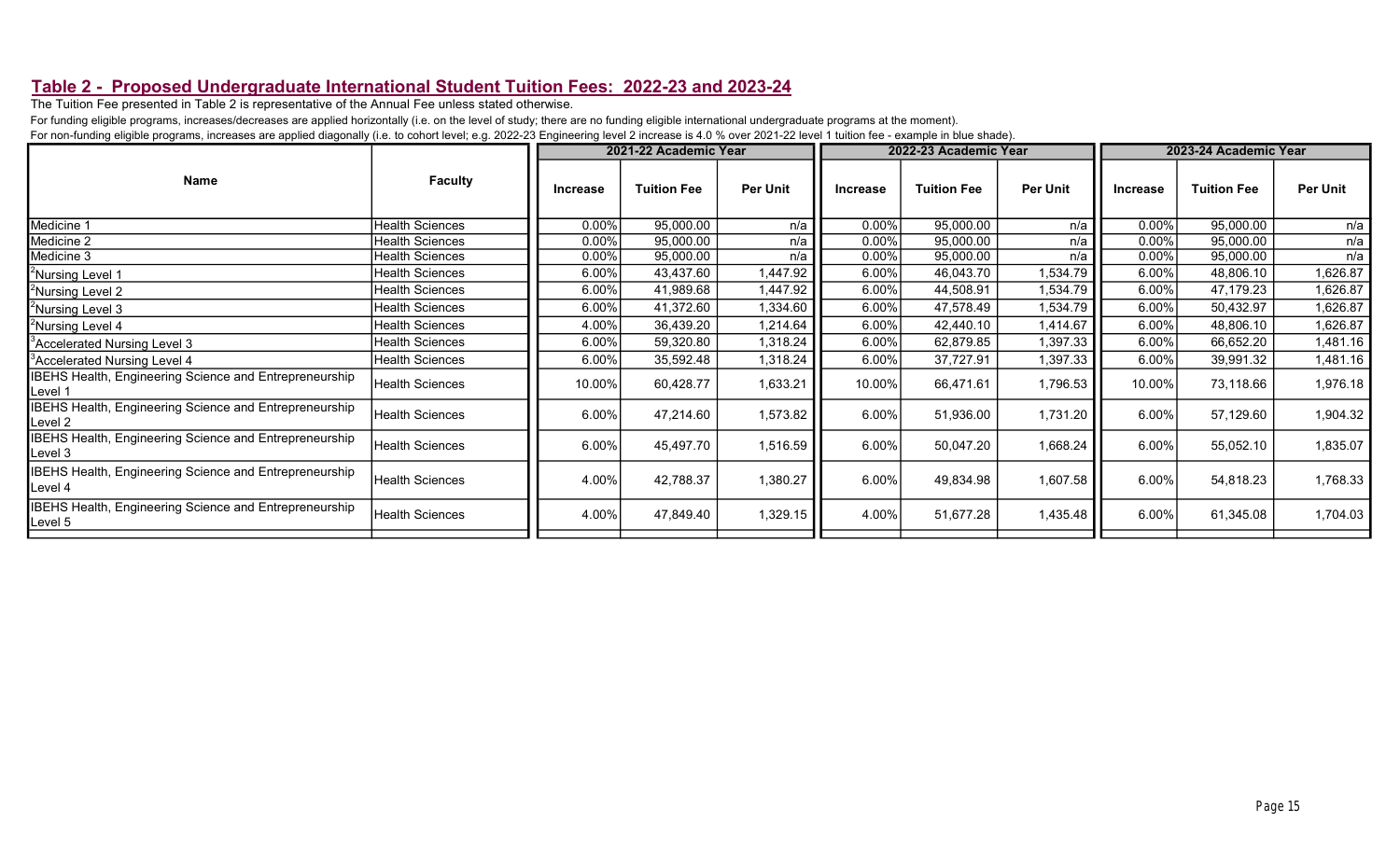The Tuition Fee presented in Table 2 is representative of the Annual Fee unless stated otherwise.

For funding eligible programs, increases/decreases are applied horizontally (i.e. on the level of study; there are no funding eligible international undergraduate programs at the moment).

For non-funding eligible programs, increases are applied diagonally (i.e. to cohort level; e.g. 2022-23 Engineering level 2 increase is 4.0 % over 2021-22 level 1 tuition fee - example in blue shade).

|                     |                         |                 | 2021-22 Academic Year |                 |                 | 2022-23 Academic Year |                 | 2023-24 Academic Year |                    |                 |  |
|---------------------|-------------------------|-----------------|-----------------------|-----------------|-----------------|-----------------------|-----------------|-----------------------|--------------------|-----------------|--|
| Name                | <b>Faculty</b>          | <b>Increase</b> | <b>Tuition Fee</b>    | <b>Per Unit</b> | <b>Increase</b> | <b>Tuition Fee</b>    | <b>Per Unit</b> | <b>Increase</b>       | <b>Tuition Fee</b> | <b>Per Unit</b> |  |
| B. Arts Sc. Level 1 | Arts & Science Program  | 10.00%          | 39.196.50             | 1,306.55        | $10.00\%$       | 43.116.00             | ∣ 437.20,       | 10.00%                | 47.427.60          | 1,580.92        |  |
| B. Arts Sc. Level 2 | Arts & Science Program  | $6.00\%$        | 37,771.20             | 1,259.04        | 6.00%           | 41,548.20             | 1,384.94        | 6.00%                 | 45,702.90          | 1,523.43        |  |
| B. Arts Sc. Level 3 | IArts & Science Program | 6.00%           | 36,397.50             | 1,213.25        | $6.00\%$        | 40.037.40             | 1,334.58        | 6.00%                 | 44,040.90          | 1,468.03        |  |
| B. Arts Sc. Level 4 | Arts & Science Program  | 4.00%           | 33,125.70             | 1,104.19        | 6.00%           | 38,581.20             | 1,286.04        | $6.00\%$              | 42,439.50          | 1,414.65        |  |

Note: These programs are not funded by MCU and are not bound by the Tuition Fee Framework and Ancillary Fee Guidelines for Publicly-Assisted Universities.

Note: The increase for international students is 10% for level 1 programs and 6% for level 2 and above. International students who entered prior to 2019/20 will be charged a 4% increase only if they fulfill their course re studies on time. Otherwise, they will be subject to the regular increases outlined in the fee schedule.

### **Program Specific Notations**

Note: The annual undergraduate tuition fees for Engineering (all levels) and Engineering & Management (all levels) is based on 37 units, however a few Engineering & Management programs have specific annualized units.

Note 1: The Bachelor of Integrated Arts program is a new program slated to begin in September of 2022 and is requesting a fee equivalent to the International B.A. in Humanities.

Note 2: The units associated with the Bachelor of Nursing Program are as follows; Level 1: 30, Level 2: 29, Level 3: 31 Level 4: 30. Tuition fee increases are reported on the per unit level.

Note 3: Note that accelerated Nursing students take 45 units in Level 3 and 27 units in Level 4.

Note 4: The Bachelor of Health Science in Biochemistry fee has been listed separately so that fees align with the Bachelor of Science fees.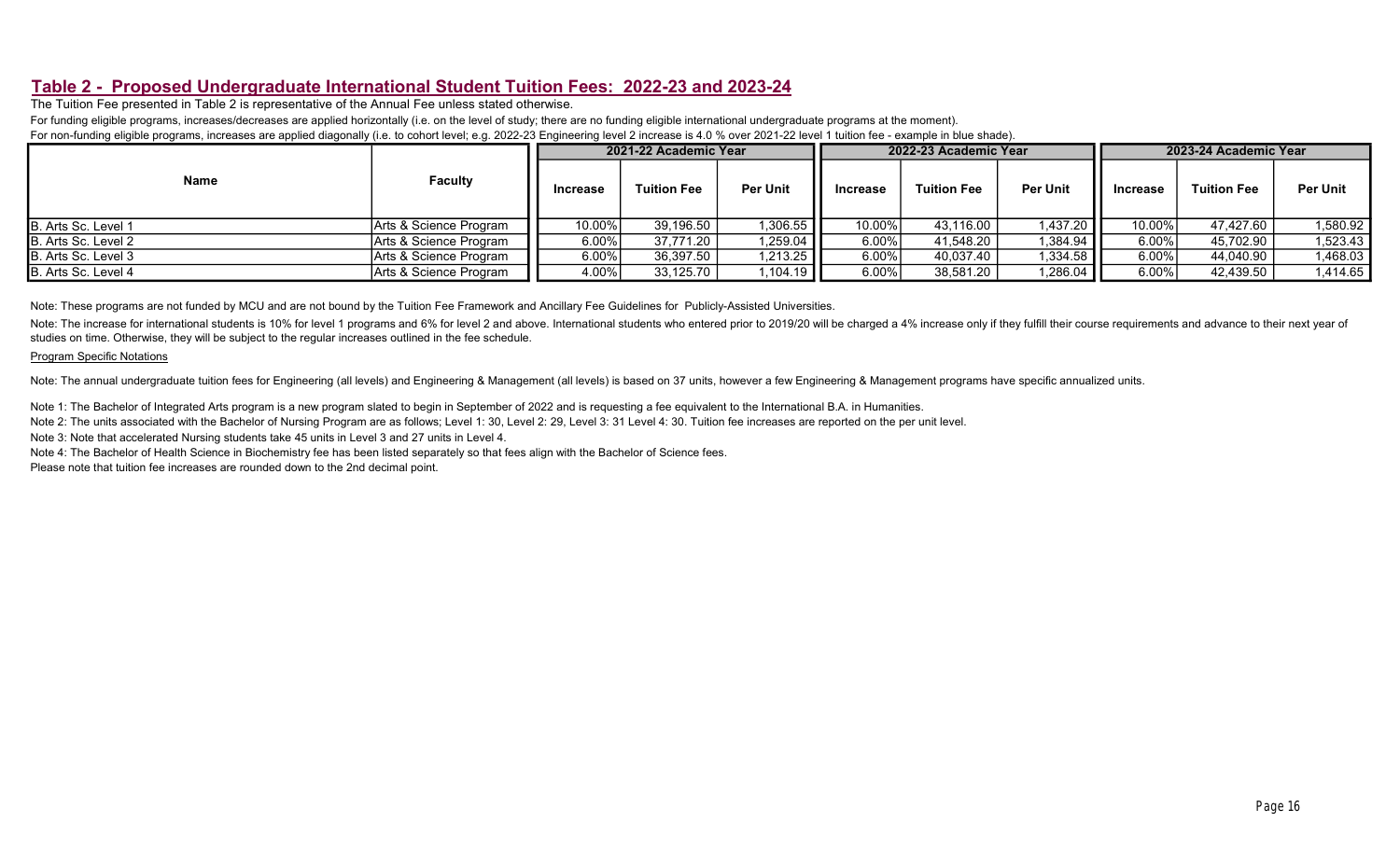### Table 3 - Proposed Graduate Domestic Student Tuition Fees: 2022-23 and 2023-24

For funding eligible programs, increases/decreases are applied horizontally (i.e. on the level of study; e.g. 2022-23 Graduate Research Program Level 1 fee is held constant (0.0% increase) over 2021-22 level 1 tuition fee

For non-funding eligible programs, increases are applied diagonally (i.e. to cohort level; while there are some non-funding eligible domestic graduate programs, they do not include upper years of study).

|                                                                                                     |                    |            | 2021-22 Academic Year |           |            | 2022-23 Academic Year |           |            | 2023-24 Academic Year |           |
|-----------------------------------------------------------------------------------------------------|--------------------|------------|-----------------------|-----------|------------|-----------------------|-----------|------------|-----------------------|-----------|
| <b>Name</b>                                                                                         | <b>Faculty</b>     | % Increase | <b>Tuition Fee</b>    | Per Unit  | % Increase | <b>Tuition Fee</b>    | per Unit  | % Increase | <b>Tuition Fee</b>    | per Unit  |
| UNENE M.Eng. - The University Network of Excellence in Nuclear Engineering (fees in accordance with |                    |            |                       |           |            |                       |           |            |                       |           |
| other participating institutions) - (per half course)                                               | Engineering        | 0.00%      | 2,249.95              | 749.99    | 0.00%      | 2,249.97              | 749.99    | 0.00%      | 2,249.97              | 749.99    |
| MEEI - Master of Engineering Entrepreneurship and Innovation and MTEI - Master of Technology        |                    |            |                       |           |            |                       |           |            |                       |           |
| Entrepreneurship and Innovation Level 1 - (Full-Time, per term)                                     | Engineering        | 0.00%      | 3,240.00              | 3,240.00  | 0.00%      | 3,240.00              | 3,240.00  | 0.00%      | 3,240.00              | 3,240.00  |
| MEEI - Master of Engineering Entrepreneurship and Innovation and MTEI - Master of Technology        |                    |            |                       |           |            |                       |           |            |                       |           |
| Entrepreneurship and Innovation Level 2 - (Full-Time, per term)                                     | Engineering        | 0.00%      | 3,240.00              | 3,240.00  | 0.00%      | 3,240.00              | 3,240.00  | 0.00%      | 3,240.00              | 3,240.00  |
| MEEI - Master of Engineering Entrepreneurship and Innovation MTEI - Master of Technology            |                    |            |                       |           |            |                       |           |            |                       |           |
| Entrepreneurship and Innovation Level 1 - (Part-Time, per term)                                     | Engineering        | 0.00%      | 1,800.00              | 1,800.00  | 0.00%      | 1,800.00              | 1,800.00  | 0.00%      | 1,800.00              | 1,800.00  |
| MEEI - Master of Engineering Entrepreneurship and Innovation and MTEI - Master of Technology        |                    |            |                       |           |            |                       |           |            |                       |           |
| Entrepreneurship and Innovation Level 2 - (Part-Time, per term)                                     | Engineering        | 0.00%      | 1,800.00              | 1,800.00  | 0.00%      | 1,800.00              | 1,800.00  | 0.00%      | 1.800.00              | 1,800.00  |
| MEPP - Master of Engineering and Public Policy Level 1 - (Full-Time, per year)                      | Engineering        | 0.00%      | 9,720.00              | 324.00    | 0.00%      | 9,720.00              | 324.00    | 0.00%      | 9,720.00              | 324.00    |
| MEPP - Master of Engineering and Public Policy Level 2 - (Full-Time, per year)                      | Engineering        | 0.00%      | 9.720.00              | 324.00    | 0.00%      | 9.720.00              | 324.00    | 0.00%      | 9.720.00              | 324.00    |
| MEPP - Master of Engineering and Public Policy Level 1 - (Part-Time, per year)                      | Engineering        | 0.00%      | 4.860.00              | 324.00    | 0.00%      | 4,860.00              | 324.00    | 0.00%      | 4.860.00              | 324.00    |
| MEPP - Master of Engineering and Public Policy Level 2 - (Part-Time, per year)                      | Engineering        | 0.00%      | 4,860.00              | 324.00    | 0.00%      | 4,860.00              | 324.00    | 0.00%      | 4,860.00              | 324.00    |
| M Eng Design - Master of Engineering Design Level 1 - (Full-Time, per year)                         | Engineering        | 0.00%      | 9,720.00              | 324.00    | 0.00%      | 9,720.00              | 324.00    | 0.00%      | 9.720.00              | 324.00    |
| M Eng Design - Master of Engineering Design Level 2 - (Full-Time, per year)                         | Engineering        | 0.00%      | 9.720.00              | 324.00    | 0.00%      | 9.720.00              | 324.00    | 0.00%      | 9.720.00              | 324.00    |
| M Eng Design - Master of Engineering Design Level 1 - (Part-Time, per year)                         | Engineering        | 0.00%      | 4,860.00              | 324.00    | 0.00%      | 4,860.00              | 324.00    | 0.00%      | 4,860.00              | 324.00    |
| M Eng Design - Master of Engineering Design Level 2 - (Part-Time, per year)                         | Engineering        | 0.00%      | 4.860.00              | 324.00    | 0.00%      | 4.860.00              | 324.00    | 0.00%      | 4.860.00              | 324.00    |
| M Eng - Master of Engineering in Systems and Technology Level 1 (Full-time, per year)               | Engineering        | 0.00%      | 9,720.00              | 324.00    | 0.00%      | 9,720.00              | 324.00    | 0.00%      | 9,720.00              | 324.00    |
| M Eng - Master of Engineering in Systems and Technology Level 2 (Full-time, per year)               | Engineering        | 0.00%      | 9,720.00              | 324.00    | 0.00%      | 9,720.00              | 324.00    | 0.00%      | 9,720.00              | 324.00    |
| M Eng - Master of Engineering in Systems and Technology Level 1 (Part-time, per-year)               | Engineering        | 0.00%      | 4.860.00              | 324.00    | 0.00%      | 4,860.00              | 324.00    | 0.00%      | 4.860.00              | 324.00    |
| M Eng - Master of Engineering in Systems and Technology Level 2 (Part-time, per-year)               | Engineering        | 0.00%      | 4.860.00              | 324.00    | 0.00%      | 4,860.00              | 324.00    | 0.00%      | 4.860.00              | 324.00    |
| M Eng - Master of Engineering in Manufacturing (MEME) Level 1 (Full-Time, per year)                 | Engineering        | 0.00%      | 8,447.40              | 281.58    | 0.00%      | 8,447.40              | 281.58    | 0.00%      | 8,447.40              | 281.58    |
| M Eng - Master of Engineering in Manufacturing (MEME) Level 2 (Full-Time, per year)                 | Engineering        | $0.00\%$   | 8.447.40              | 281.58    | 0.00%      | 8,447.40              | 281.58    | 0.00%      | 8.447.40              | 281.58    |
| M Eng - Master of Engineering in Manufacturing (MEME) Level 1 (Part-Time, per year)                 | Engineering        | 0.00%      | 4.223.70              | 281.58    | 0.00%      | 4.223.70              | 281.58    | 0.00%      | 4.223.70              | 281.58    |
| M Eng - Master of Engineering in Manufacturing (MEME) Level 2 (Part-Time, per year)                 | <b>Engineering</b> | 0.00%      | 4,223.70              | 281.58    | 0.00%      | 4,223.70              | 281.58    | 0.00%      | 4,223.70              | 281.58    |
| <sup>1</sup> Master of Communications Management - (per half course)                                | <b>Humanities</b>  | 0.00%      | 4,348.83              | 1,449.61  | 0.00%      | 4,348.83              | 1,449.61  | 0.00%      | 4,348.83              | 1,449.61  |
| MBA - Full-time - Level 1 - (per term)                                                              | Business           | 0.00%      | 9,005.20              | 750.44    | 0.00%      | 9,005.20              | 750.44    | 0.00%      | 9,005.20              | 750.44    |
| ${}^{2}$ MBA - Full-time - Level 2 - (per term)                                                     | Business           | 0.00%      | 9,005.20              | 750.44    | 0.00%      | 9,005.20              | 750.44    | 0.00%      | 9,005.20              | 750.44    |
| MBA - Part-time - Level 1 - (per course)                                                            | <b>Business</b>    | 0.00%      | 2,295.01              | 765.01    | 0.00%      | 2,295.01              | 765.01    | $0.00\%$   | 2,295.01              | 765.01    |
| MBA - Part-time - Level 2 - (per course)                                                            | Business           | 0.00%      | 2.295.01              | 765.01    | 0.00%      | 2,295.01              | 765.01    | 0.00%      | 2.295.01              | 765.01    |
| <sup>1</sup> Blended Learning MBA - Part-time - (per term)                                          | Business           | 0.00%      | 6,388.00              | 6,388.00  | 0.00%      | 6,388.00              | 6,388.00  | 0.00%      | 6.388.00              | 6,388.00  |
| <sup>1</sup> Master of Finance - (per course)                                                       | Business           | 0.00%      | 2,500.00              | 833.33    | 0.00%      | 2,500.00              | 833.33    | 0.00%      | 2.500.00              | 833.33    |
| $1$ Master of Finance - EXT (per course)                                                            | Business           | 0.00%      | 2,500.00              | 833.33    | 0.00%      | 2,500.00              | 833.33    | 0.00%      | 2.500.00              | 833.33    |
| Executive MBA (Full Time, per term)                                                                 | Business           | 0.00%      | 30.666.66             | 30,666.66 | 0.00%      | 30.666.66             | 30.666.66 | 3.63%      | 31.778.39             | 31,778.39 |
| MSc eHealth - Full-Time - (per term)                                                                | Business           | 0.00%      | 2,165.47              | 2,165.47  | 0.00%      | 2.165.47              | 2,165.47  | 0.00%      | 2,165.47              | 2,165.47  |
| MSc eHealth - Part-Time - (per term)                                                                | Business           | 0.00%      | 1,082.73              | 1,082.73  | 0.00%      | 1,082.73              | 1,082.73  | 0.00%      | 1,082.73              | 1,082.73  |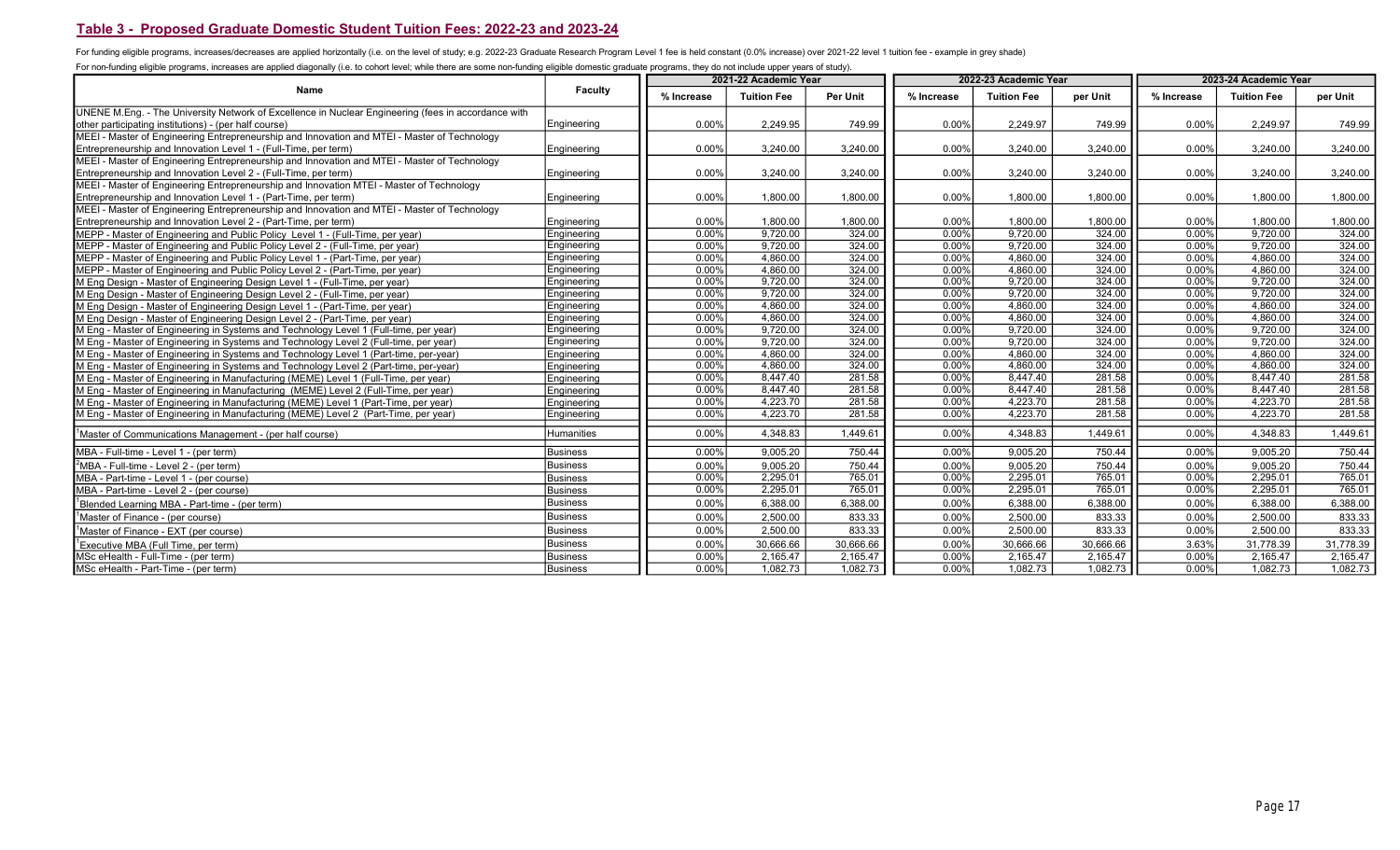### Table 3 - Proposed Graduate Domestic Student Tuition Fees: 2022-23 and 2023-24

For funding eligible programs, increases/decreases are applied horizontally (i.e. on the level of study; e.g. 2022-23 Graduate Research Program Level 1 fee is held constant (0.0% increase) over 2021-22 level 1 tuition fee

For non-funding eligible programs, increases are applied diagonally (i.e. to cohort level; while there are some non-funding eligible domestic graduate programs, they do not include upper years of study).

| .                                                                                                      |                        |            | 2021-22 Academic Year |          |            | 2022-23 Academic Year |          |            | 2023-24 Academic Year |          |
|--------------------------------------------------------------------------------------------------------|------------------------|------------|-----------------------|----------|------------|-----------------------|----------|------------|-----------------------|----------|
| Name                                                                                                   | Faculty                | % Increase | <b>Tuition Fee</b>    | Per Unit | % Increase | <b>Tuition Fee</b>    | per Unit | % Increase | <b>Tuition Fee</b>    | per Unit |
| MSc (OT) - Master of Science, Occupational Therapy - Level 1 - (per term)                              | <b>Health Sciences</b> | 0.00%      | 3,462.72              | 3,462.72 | 0.00%      | 3,462.72              | 3,462.72 | 0.00%      | 3,462.72              | 3,462.72 |
| MSc (OT) - Master of Science, Occupational Therapy - Level 2 - (per term)                              | <b>Health Sciences</b> | 0.00%      | 3,462.72              | 3,462.72 | 0.00%      | 3,462.72              | 3,462.72 | 0.00%      | 3,462.72              | 3,462.72 |
| MSc (PT)- Master of Science, Physiotherapy - Level 1 - (per term)                                      | <b>Health Sciences</b> | 0.00%      | 3.462.72              | 3,462.72 | 0.00%      | 3,462.72              | 3,462.72 | 0.00%      | 3,462.72              | 3,462.72 |
| MSc (PT)- Master of Science, Physiotherapy - Level 2 - (per term)                                      | <b>Health Sciences</b> | 0.00%      | 3.462.72              | 3.462.72 | 0.00%      | 3.462.72              | 3.462.72 | 0.00%      | 3.462.72              | 3,462.72 |
| MSc Rehabilitation Science On-line - (per half course)                                                 | <b>Health Sciences</b> | 0.00%      | 1.541.19              | 513.73   | 0.00%      | 1,541.19              | 513.73   | 0.00%      | 1.541.19              | 513.73   |
| MSc Speech Language Pathology Level 1 (Full Time, per term)                                            | <b>Health Sciences</b> | 0.00%      | 3.462.72              | 3,462.72 | 0.00%      | 3.462.72              | 3,462.72 | 0.00%      | 3.462.72              | 3,462.72 |
| MSc Speech Language Pathology Level 2 (Full Time, per term)                                            | <b>Health Sciences</b> | 0.00%      | 3,462.72              | 3,462.72 | 0.00%      | 3,462.72              | 3,462.72 | 0.00%      | 3,462.72              | 3,462.72 |
| MSc Health Science Education Level 1 - (Full Time, per term)                                           | <b>Health Sciences</b> | 0.00%      | 2.268.00              | 2.268.00 | 0.00%      | 2.268.00              | 2.268.00 | 0.00%      | 2.268.00              | 2,268.00 |
| MSc Health Science Education Level 2 - (Full Time, per term)                                           | <b>Health Sciences</b> | 0.00%      | 2.268.00              | 2,268.00 | 0.00%      | 2.268.00              | 2,268.00 | 0.00%      | 2,268.00              | 2,268.00 |
| MSc Health Science Education Level 1 - (Part Time, per term)                                           | <b>Health Sciences</b> | 0.00%      | 1.512.00              | 1,512.00 | 0.00%      | 1.512.00              | 1,512.00 | 0.00%      | 1.512.00              | 1,512.00 |
| MSc Health Science Education Level 2 - (Part Time, per term)                                           | <b>Health Sciences</b> | 0.00%      | 1,512.00              | 1,512.00 | 0.00%      | 1.512.00              | 1,512.00 | 0.00%      | 1.512.00              | 1,512.00 |
| MSc Health Science Education - (per half course)                                                       | Health Sciences        | 0.00%      | 1.669.47              | 556.49   | 0.00%      | 1,669.47              | 556.49   | 0.00%      | 1.669.47              | 556.49   |
| Master of Public Health Level 1 - (per term)                                                           | <b>Health Sciences</b> | 0.00%      | 3.906.97              | 3,906.97 | 0.00%      | 3,906.97              | 3,906.97 | 0.00%      | 3,906.97              | 3,906.97 |
| Master of Public Health Level 2 - (per term)                                                           | <b>Health Sciences</b> | 0.00%      | 3.906.97              | 3,906.97 | 0.00%      | 3,906.97              | 3,906.97 | 0.00%      | 3,906.97              | 3,906.97 |
| Master of Public Health Level 1 - (Part Time, per half course)                                         | <b>Health Sciences</b> | 0.00%      | 1,146.02              | 382.01   | 0.00%      | 1.146.03              | 382.01   | 0.00%      | 1.146.03              | 382.01   |
| Master of Public Health Level 2 - (Part Time, per half course)                                         | Health Sciences        | 0.00%      | 1.146.02              | 382.01   | 0.00%      | 1.146.03              | 382.01   | 0.00%      | 1.146.03              | 382.01   |
| Master of Biomedical Discovery & Commercialization Level 1 - (per term)                                | Health Sciences        | 0.00%      | 6.614.98              | 6,614.98 | 0.00%      | 6.614.98              | 6,614.98 | 0.00%      | 6,614.98              | 6,614.98 |
| MHM - Master of Health Management offered through the Faculties of Business and Health Sciences - (per | <b>Health Sciences</b> | 0.00%      | 2,506.08              | 835.36   | 0.00%      | 2,506.08              | 835.36   | 0.00%      | 2,506.08              | 835.36   |
| course)<br>MSc Psychotherapy Level 1 - (Full Time, per term)                                           | <b>Health Sciences</b> | 0.00%      | 3.780.00              | 3,780.00 | 0.00%      | 3,780.00              | 3,780.00 | 0.00%      | 3.780.00              | 3,780.00 |
| MSc Psychotherapy Level 2 - (Full Time, per term)                                                      | <b>Health Sciences</b> | 0.00%      | 3.672.00              | 3,672.00 | 0.00%      | 3.672.00              | 3,672.00 | 0.00%      | 3.672.00              | 3,672.00 |
| <sup>4</sup> MSc Midwifery Level 1 - (Full Time, per term)                                             | Health Sciences        | n/a        | 4.000.00              | 4,000.00 | 0.00%      | 4.000.00              | 4,000.00 | 0.00%      | 4.000.00              | 4,000.00 |
| <sup>4</sup> MSc Midwifery Level 1 - (Part Time, per term)                                             | <b>Health Sciences</b> | n/a        | 2,667.00              | 2,667.00 | 0.00%      | 2,667.00              | 2,667.00 | 0.00%      | 2,667.00              | 2,667.00 |
| Master of Financial Mathematics Level 1 - (Full Time, per term)                                        | <b>Science</b>         | 0.00%      | 7.829.83              | 7,829.83 | 0.00%      | 7.829.83              | 7,829.83 | 0.00%      | 7.829.83              | 7,829.83 |
| Master of Social Work All Levels - (per term)                                                          | Social Sciences        | 0.00%      | 2.186.49              | 2,186.49 | 0.00%      | 2.186.49              | 2.186.49 | 0.00%      | 2.186.49              | 2.186.49 |
| Master of Social Work All Levels Part-Time - (per term)                                                | Social Sciences        | 0.00%      | 1,093.24              | 1,093.24 | 0.00%      | 1,093.24              | 1,093.24 | 0.00%      | 1,093.24              | 1,093.24 |
| <sup>1</sup> Master of Public Policy in Digital Society - (Full Time, per term)                        | Social Sciences        | n/a        | 9,700.00              | 9,700.00 | 0.00%      | 9,700.00              | 9,700.00 | 0.00%      | 9,700.00              | 9,700.00 |
| <sup>1,3</sup> Master of Public Policy in Digital Society - (Part Time, per term)                      | Social Sciences        |            |                       |          | n/a        | 4.850.00              | 4,850.00 | 0.00%      | 4.850.00              | 4,850.00 |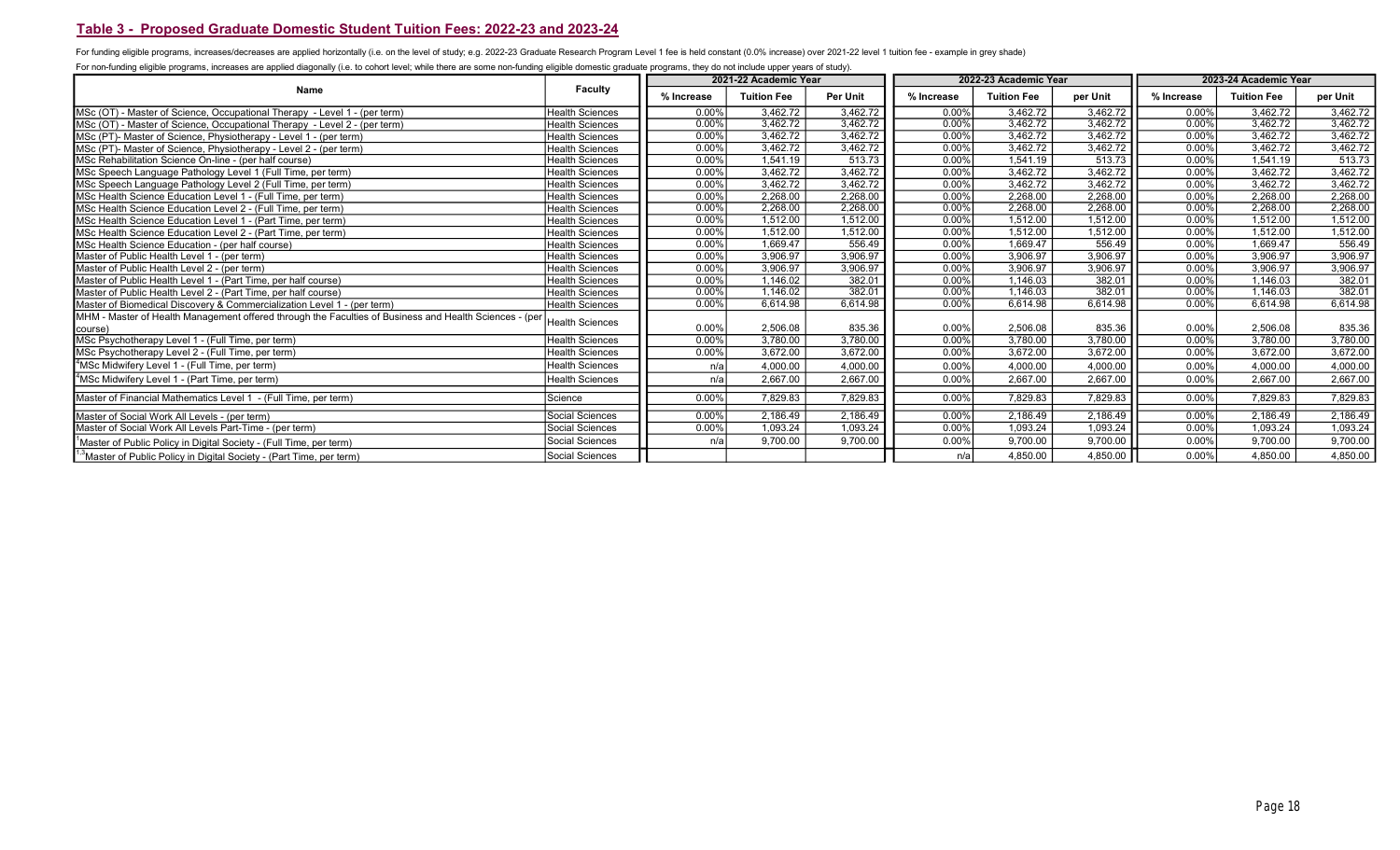### Table 3 - Proposed Graduate Domestic Student Tuition Fees: 2022-23 and 2023-24

For funding eligible programs, increases/decreases are applied horizontally (i.e. on the level of study; e.g. 2022-23 Graduate Research Program Level 1 fee is held constant (0.0% increase) over 2021-22 level 1 tuition fee

For non-funding eligible programs, increases are applied diagonally (i.e. to cohort level; while there are some non-funding eligible domestic graduate programs, they do not include upper years of study).

|                                                                                                                                                                                                                                                |                |            | 2021-22 Academic Year |          |            | 2022-23 Academic Year |          | 2023-24 Academic Year |                    |          |
|------------------------------------------------------------------------------------------------------------------------------------------------------------------------------------------------------------------------------------------------|----------------|------------|-----------------------|----------|------------|-----------------------|----------|-----------------------|--------------------|----------|
| Name                                                                                                                                                                                                                                           | <b>Faculty</b> | % Increase | <b>Tuition Fee</b>    | Per Unit | % Increase | <b>Tuition Fee</b>    | per Unit | % Increase            | <b>Tuition Fee</b> | per Unit |
| Visiting Graduate Student (Non-Ontario Domestic or International (excluding Cotutelle)) - registered in a<br>grad degree program in another university and spending time at McMaster as part of their degree program<br>at the home university |                |            |                       |          |            |                       |          |                       |                    |          |
| Graduate Programs Level 1 - Research Programs - (per term)                                                                                                                                                                                     |                | 0.00%      | 2,102.40              | 2,102.40 | 0.00%      | 2,102.40              | 2,102.40 | 0.00%                 | 2,102.40           | 2,102.40 |
| Graduate Programs Level 2 - Research Programs - (per term)                                                                                                                                                                                     |                | 0.00%      | 2,102.40              | 2,102.40 | 0.00%      | 2,102.40              | 2,102.40 | 0.00%                 | 2.102.40           | 2,102.40 |
| Graduate Programs Level 3 - Research Programs - (per term)                                                                                                                                                                                     |                | 0.00%      | 2,102.40              | 2,102.40 | 0.00%      | 2,102.40              | 2,102.40 | 0.00%                 | 2,102.40           | 2,102.40 |
| Graduate Programs Level 4 - Research Programs - (per term)                                                                                                                                                                                     |                | 0.00%      | 2,102.40              | 2,102.40 | 0.00%      | 2,102.40              | 2,102.40 | 0.00%                 | 2,102.40           | 2,102.40 |
| Graduate Programs Level 5 - Research Programs - (per term)                                                                                                                                                                                     |                | 0.00%      | 2,102.40              | 2,102.40 | 0.00%      | 2,102.40              | 2,102.40 | 0.00%                 | 2,102.40           | 2,102.40 |
| Graduate Programs Level 1 Part Time - Research Programs - (per term)                                                                                                                                                                           |                | 0.00%      | 1,051.20              | 1,051.20 | 0.00%      | 1,051.20              | 1,051.20 | 0.00%                 | 1.051.20           | 1,051.20 |
| Graduate Programs Level 2 Part Time - Research Programs - (per term)                                                                                                                                                                           |                | 0.00%      | 1,051.20              | 1,051.20 | 0.00%      | 1,051.20              | 1,051.20 | 0.00%                 | 1,051.20           | 1,051.20 |
| Graduate Programs Level 3 Part Time - Research Programs - (per term)                                                                                                                                                                           |                | 0.00%      | 1,051.20              | 1,051.20 | 0.00%      | 1,051.20              | 1,051.20 | 0.00%                 | 1.051.20           | 1,051.20 |
| Graduate Programs Level 4 Part Time - Research Programs - (per term)                                                                                                                                                                           |                | 0.00%      | 1,051.20              | 1,051.20 | 0.00%      | 1,051.20              | 1,051.20 | 0.00%                 | 1,051.20           | 1,051.20 |
| Graduate Programs Level 5 Part Time - Research Programs - (per term)                                                                                                                                                                           |                | 0.00%      | 1,051.20              | 1,051.20 | 0.00%      | 1,051.20              | 1,051.20 | 0.00%                 | 1,051.20           | 1,051.20 |
| Graduate Programs Level 1 - Course-based or Professional Programs - (per term)                                                                                                                                                                 |                | 0.00%      | 2,815.83              | 2,815.83 | 0.00%      | 2,815.83              | 2,815.83 | 0.00%                 | 2,815.83           | 2,815.83 |
| Graduate Programs Level 2 - Course-based or Professional Programs - (per term)                                                                                                                                                                 |                | 0.00%      | 2,815.83              | 2,815.83 | 0.00%      | 2,815.83              | 2,815.83 | 0.00%                 | 2,815.83           | 2,815.83 |
| Graduate Programs Level 3 - Course-based or Professional Programs - (per term)                                                                                                                                                                 |                | 0.00%      | 2,815.83              | 2,815.83 | 0.00%      | 2,815.83              | 2,815.83 | 0.00%                 | 2,815.83           | 2,815.83 |
| Graduate Programs Level 4 - Course-based or Professional Programs - (per term)                                                                                                                                                                 |                | 0.00%      | 2,735.37              | 2,735.37 | 0.00%      | 2,735.37              | 2,735.37 | 0.00%                 | 2,735.37           | 2,735.37 |
| Graduate Programs Level 5 - Course-based or Professional Programs - (per term)                                                                                                                                                                 |                | 0.00%      | 2,657.21              | 2,657.21 | 0.00%      | 2,657.21              | 2,657.21 | 0.00%                 | 2,657.21           | 2,657.21 |
| Graduate Programs Level 1 Part Time - Course-based or Professional Programs - (per term)                                                                                                                                                       |                | 0.00%      | 1.407.90              | 1,407.90 | 0.00%      | 1,407.90              | 1,407.90 | 0.00%                 | 1,407.90           | 1,407.90 |
| Graduate Programs Level 2 Part Time - Course-based or Professional Programs - (per term)                                                                                                                                                       |                | $0.00\%$   | 1.407.90              | 1,407.90 | 0.00%      | 1.407.90              | 1.407.90 | 0.00%                 | 1.407.90           | 1,407.90 |
| Graduate Programs Level 3 Part Time - Course-based or Professional Programs - (per term)                                                                                                                                                       |                | 0.00%      | 1.407.90              | 1,407.90 | 0.00%      | 1,407.90              | 1,407.90 | 0.00%                 | 1.407.90           | 1,407.90 |
| Graduate Programs Level 4 Part Time - Course-based or Professional Programs - (per term)                                                                                                                                                       |                | $0.00\%$   | 1.367.67              | 1.367.67 | 0.00%      | 1.367.67              | 1.367.67 | 0.00%                 | 1.367.67           | 1,367.67 |
| Graduate Programs Level 5 Part Time - Course-based or Professional Programs - (per term)                                                                                                                                                       |                | 0.00%      | 1,328.59              | 1,328.59 | 0.00%      | 1,328.59              | ,328.59  | 0.00%                 | 1.328.59           | 1,328.59 |
| Discounted Fees (PhD Only) for Term 13 and Higher - (per term)                                                                                                                                                                                 |                |            | 1,051.20              | 1,051.20 |            | 1,051.20              | 1,051.20 | 0.00%                 | 1,051.20           | 1,051.20 |
| Readmission to defend thesis                                                                                                                                                                                                                   |                |            | 1,051.20              | 1,051.20 |            | 1,051.20              | 1,051.20 | 0.00%                 | 1,051.20           | 1,051.20 |

#### **Generic Notations**

Note 1: These programs are not MCU funded and are not bound by the Tuition Fee Framework and Ancillary Fee Guidelines for Publicly-Assisted Universities. Note: Unless noted programs are funded by MCU and are bound by the Tuition Fee Framework and Ancillary Fee Guidelines for Publicly-Assisted Universities.

Program Specific Notations

Note 2: The MBA program requirements may result in students requiring more than 2 academic years to complete the program. In this event, MBA students will pay fees equivalent to the Level 2 MBA fee.

Note 3: The Master of Public Policy in Digital Society is offering a Part Time stream for students commencing in May 2023.

Note 4: The Master of Science in Midwifery Program requests to be funding eligible and has a tentative start date of June 2022. The program is seeking approval from MCU and fees are subject to change.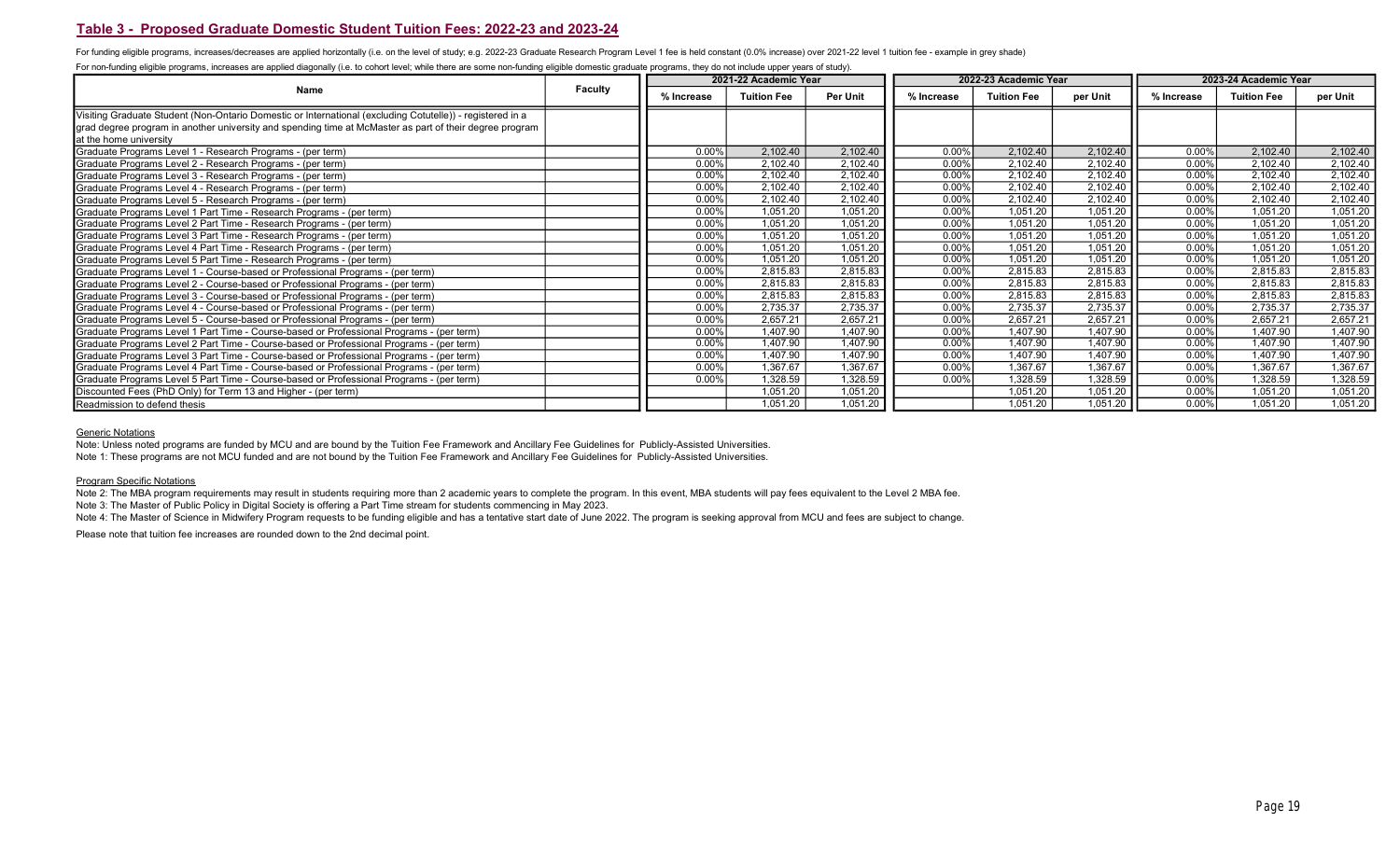For International Graduate Programs which align their fees with funding eligible programs, increases/decreases are applied horizontally (i.e. on the level of study; e.g. 2022-23 Graduate Research Program Level 1 fee is hel

| For non-funding eligible programs, increases are applied diagonally (i.e. to cohort level; e.g. 2022-23 Graduate Course Based Program Level 2 fee increase is 6.0% over 2021-22 level 1 tuition fee - example in blue shade). |  |  |
|-------------------------------------------------------------------------------------------------------------------------------------------------------------------------------------------------------------------------------|--|--|
|                                                                                                                                                                                                                               |  |  |

|                                                                                                |                 | 2021-22 Academic Year |                    |                 |            | 2022-23 Academic Year |           | 2023-24 Academic Year |                    |           |
|------------------------------------------------------------------------------------------------|-----------------|-----------------------|--------------------|-----------------|------------|-----------------------|-----------|-----------------------|--------------------|-----------|
| Name                                                                                           | <b>Faculty</b>  | % Increase            | <b>Tuition Fee</b> | <b>Per Unit</b> | % Increase | <b>Tuition Fee</b>    | Per Unit  | % Increase            | <b>Tuition Fee</b> | Per Unit  |
| UNENE M.Eng. - The University Network of Excellence in Nuclear Engineering (fees in accordance |                 |                       |                    |                 |            |                       |           |                       |                    |           |
| with other participating institutions) - (per half course)                                     | Engineering     | 0.00%                 | 2,249.95           | 749.99          | 0.00%      | 2,249.95              | 749.99    | 0.00%                 | 2,249.95           | 749.99    |
| MEEI - Master of Engineering Entrepreneurship and Innovation and MTEI - Master of Technology   |                 |                       |                    |                 |            |                       |           |                       |                    |           |
| Entrepreneurship and Innovation Level 1 - (Full-Time, per term)                                | Engineering     | 0.00%                 | 13,650.00          | 13,650.00       | 10.00%     | 15,015.00             | 15,015.00 | 10.00%                | 16,516.50          | 16,516.50 |
| MEEI - Master of Engineering Entrepreneurship and Innovation and MTEI - Master of Technology   |                 |                       |                    |                 |            |                       |           |                       |                    |           |
| Entrepreneurship and Innovation Level 2 - (Full-Time, per term)                                | Engineering     | 0.00%                 | 13,650.00          | 13,650.00       | 6.00%      | 14,469.00             | 14,469.00 | 6.00%                 | 15,915.90          | 15,915.90 |
| MEEI - Master of Engineering Entrepreneurship and Innovation MTEI - Master of Technology       |                 |                       |                    |                 |            |                       |           |                       |                    |           |
| Entrepreneurship and Innovation Level 1 - (Part-Time, per term)                                | Engineering     | 0.00%                 | 6,076.75           | 6,076.75        | 10.00%     | 6,684.42              | 6,684.42  | 10.00%                | 7,352.86           | 7,352.86  |
| MEEI - Master of Engineering Entrepreneurship and Innovation and MTEI - Master of Technology   |                 |                       |                    |                 |            |                       |           |                       |                    |           |
| Entrepreneurship and Innovation Level 2 - (Part-Time, per term)                                | Engineering     | 0.00%                 | 6,076.75           | 6,076.75        | 6.00%      | 6,441.35              | 6,441.35  | 6.00%                 | 7,085.48           | 7,085.48  |
| MEPP - Master of Engineering and Public Policy Level 1 - (Full-Time, per year)                 | Engineering     | 10.00%                | 38,115.00          | 1,270.50        | 10.00%     | 41,926.50             | 1,397.55  | 10.00%                | 46,119.00          | 1,537.30  |
| MEPP - Master of Engineering and Public Policy Level 2 - (Full-Time, per year)                 | Engineering     | 5.00%                 | 36,382.50          | 1,212.75        | 5.00%      | 40,020.60             | 1,334.02  | 5.00%                 | 44,022.60          | 1,467.42  |
| MEPP - Master of Engineering and Public Policy Level 1 - (Part-Time, per year)                 | Engineering     | 10.00%                | 19,057.50          | 1,270.50        | 10.00%     | 20,963.25             | 1,397.55  | 10.00%                | 23,059.50          | 1,537.30  |
| MEPP - Master of Engineering and Public Policy Level 2 - (Part-Time, per year)                 | Engineering     | 5.00%                 | 18,191.25          | 1,212.75        | 5.00%      | 20.010.30             | 1,334.02  | 5.00%                 | 22,011.30          | 1,467.42  |
| M Eng Design - Master of Engineering Design Level 1 - (Full-Time, per year)                    | Engineering     | 10.00%                | 38,115.00          | 1,270.50        | 10.00%     | 41,926.50             | 1,397.55  | 10.00%                | 46,119.00          | 1,537.30  |
| M Eng Design - Master of Engineering Design Level 2 - (Full-Time, per year)                    | Engineering     | 5.00%                 | 36,382.50          | 1,212.75        | 5.00%      | 40.020.60             | 1,334.02  | 5.00%                 | 44,022.60          | 1,467.42  |
| M Eng Design - Master of Engineering Design Level 1 - (Part-Time, per year)                    | Engineering     | 10.00%                | 19,057.50          | 1,270.50        | 10.00%     | 20,963.25             | 1,397.55  | 10.00%                | 23,059.50          | 1,537.30  |
| M Eng Design - Master of Engineering Design Level 2 - (Part-Time, per year)                    | Engineering     | 5.00%                 | 18,191.25          | 1,212.75        | 5.00%      | 20,010.30             | 1,334.02  | 5.00%                 | 22,011.30          | 1,467.42  |
| M Eng - Master of Engineering in Systems and Technology Level 1 (Full-time, per year)          | Engineering     | 10.00%                | 38,115.00          | 1,270.50        | 10.00%     | 41,926.50             | 1,397.55  | 10.00%                | 46,119.00          | 1,537.30  |
| M Eng - Master of Engineering in Systems and Technology Level 2 (Full-time, per year)          | Engineering     | 5.00%                 | 36,382.50          | 1,212.75        | 5.00%      | 40,020.60             | 1,334.02  | 5.00%                 | 44,022.60          | 1,467.42  |
| M Eng - Master of Engineering in Systems and Technology Level 1 (Part-time, per-year)          | Engineering     | 10.00%                | 19,057.50          | 1,270.50        | 10.00%     | 20,963.25             | 1,397.55  | 10.00%                | 23,059.50          | 1,537.30  |
| M Eng - Master of Engineering in Systems and Technology Level 2 (Part-time, per-year)          | Engineering     | 5.00%                 | 18,191.25          | 1,212.75        | 5.00%      | 20,010.30             | 1,334.02  | 5.00%                 | 22,011.30          | 1,467.42  |
| M Eng - Master of Engineering in Manufacturing (MEME) Level 1 (Full-Time, per year)            | Engineering     | 10.00%                | 38,115.00          | 1,270.50        | 10.00%     | 41,926.50             | 1,397.55  | 10.00%                | 46,119.00          | 1,537.30  |
| M Eng - Master of Engineering in Manufacturing (MEME) Level 2 (Full-Time, per year)            | Engineering     | 5.00%                 | 36,382.50          | 1,212.75        | 5.00%      | 40,020.60             | 1,334.02  | 5.00%                 | 44,022.60          | 1,467.42  |
| M Eng - Master of Engineering in Manufacturing (MEME) Level 1 (Part-Time, per year)            | Engineering     | 10.00%                | 19.057.50          | 1,270.50        | 10.00%     | 20.963.25             | 1,397.55  | 10.00%                | 23.059.50          | 1,537.30  |
| M Eng - Master of Engineering in Manufacturing (MEME) Level 2 (Part-Time, per year)            | Engineering     | 5.00%                 | 18,191.25          | 1,212.75        | 5.00%      | 20,010.30             | 1,334.02  | 5.00%                 | 22,011.30          | 1,467.42  |
| Master of Communications Management - (per half course)                                        | Humanities      | 0.00%                 | 5,259.24           | 1,753.08        | 0.00%      | 5,259.24              | 1,753.08  | 0.00%                 | 5,259.24           | 1,753.08  |
| MBA - Full-time - Level 1 - (per term)                                                         | <b>Business</b> | 8.00%                 | 21,457.56          | 1,788.13        | 6.00%      | 22,744.92             | 1,895.41  | 6.00%                 | 24,109.56          | 2,009.13  |
| <sup>1</sup> MBA - Full-time - Level 2 - (per term)                                            | Business        | 4.00%                 | 20,662.80          | 1,721.90        | 4.00%      | 22,315.80             | 1,859.65  | 4.00%                 | 23,654.64          | 1,971.22  |
| MBA - Part-time - Level 1 - (per course)                                                       | Business        | 8.00%                 | 5,364.39           | 1,788.13        | 6.00%      | 5,686.23              | 1,895.41  | 6.00%                 | 6,027.39           | 2,009.13  |
| MBA - Part-time - Level 2 - (per course)                                                       | Business        | 4.00%                 | 5,165.70           | 1,721.90        | 4.00%      | 5,578.95              | 1,859.65  | 4.00%                 | 5,913.66           | 1,971.22  |
| Blended Learning MBA - Part-time - (per term)                                                  | Business        | 0.00%                 | 6,388.00           | 6,388.00        | 0.00%      | 6,388.00              | 6,388.00  | 5.67%                 | 6,750.00           | 6,750.00  |
| Master of Finance - (per course)                                                               | Business        | 5.00%                 | 3,377.01           | 1,125.67        | 6.00%      | 3,579.63              | 1,193.21  | 6.00%                 | 3,794.40           | 1,264.80  |
| Master of Finance - EXT - (per course)                                                         | Business        | 0.00%                 | 3,216.21           | 1,072.07        | 0.00%      | 3,377.01              | 1,125.67  | 0.00%                 | 3,579.63           | 1,193.21  |
| Executive MBA (Full Time, per term)                                                            | Business        | 0.00%                 | 30,666.66          | 30,666.66       | 0.00%      | 30,666.66             | 30,666.66 | 3.63%                 | 31,778.39          | 31,778.39 |
| MSc eHealth - Full-Time - (per term)                                                           | Business        | 0.00%                 | 6,000.00           | 6,000.00        | 0.00%      | 6,000.00              | 6,000.00  | 0.00%                 | 6,000.00           | 6,000.00  |
| MSc eHealth - Part-Time - (per term)                                                           | Business        | 0.00%                 | 3,000.00           | 3,000.00        | 0.00%      | 3,000.00              | 3,000.00  | 0.00%                 | 3,000.00           | 3,000.00  |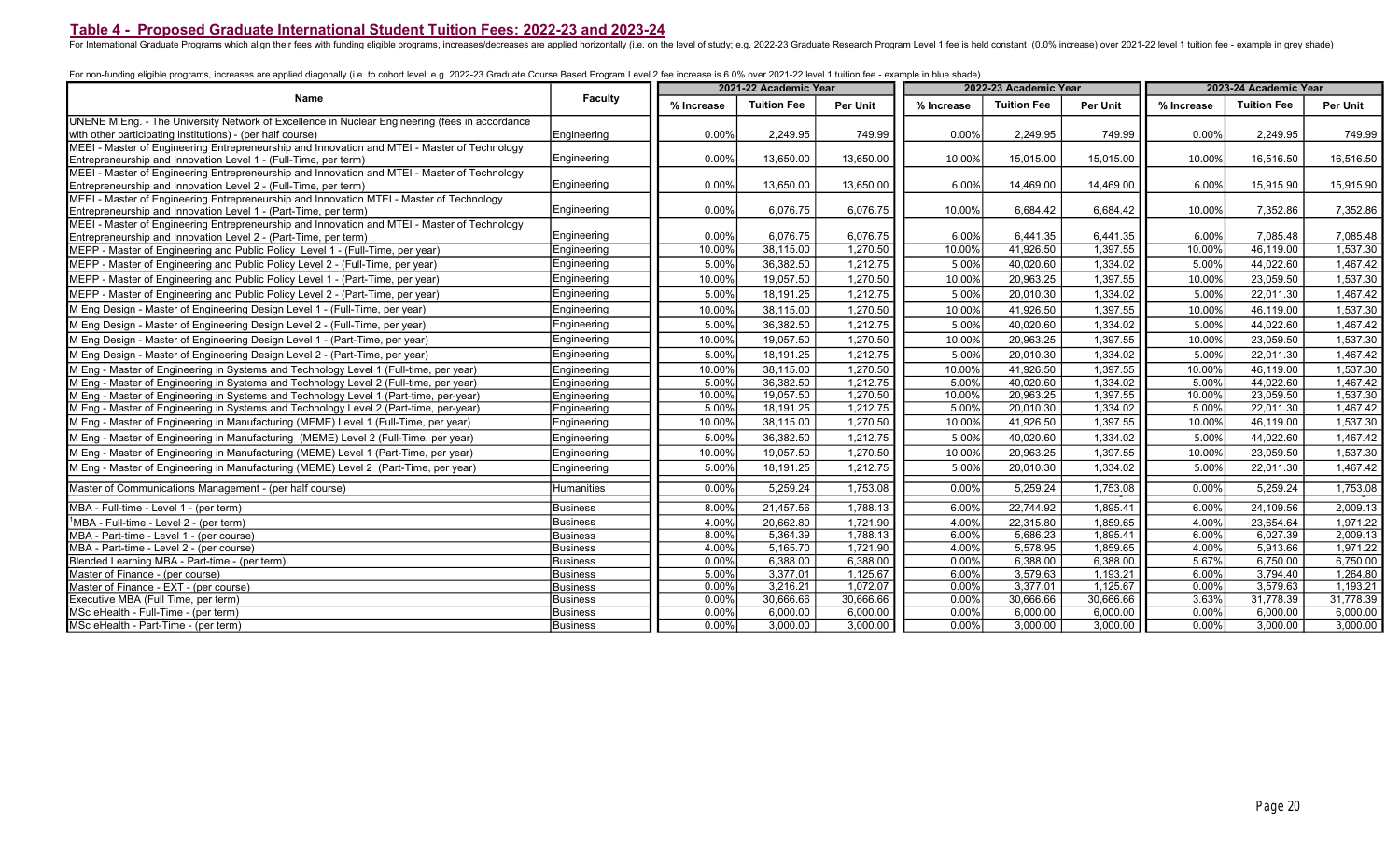For International Graduate Programs which align their fees with funding eligible programs, increases/decreases are applied horizontally (i.e. on the level of study; e.g. 2022-23 Graduate Research Program Level 1 fee is hel

For non-funding eligible programs, increases are applied diagonally (i.e. to cohort level; e.g. 2022-23 Graduate Course Based Program Level 2 fee increase is 6.0% over 2021-22 level 1 tuition fee - example in blue shade).

|                                                                                                 |                        |            | 2021-22 Academic Year |                 |            | 2022-23 Academic Year |           | 2023-24 Academic Year |                        |           |  |
|-------------------------------------------------------------------------------------------------|------------------------|------------|-----------------------|-----------------|------------|-----------------------|-----------|-----------------------|------------------------|-----------|--|
| Name                                                                                            | <b>Faculty</b>         | % Increase | <b>Tuition Fee</b>    | <b>Per Unit</b> | % Increase | <b>Tuition Fee</b>    | Per Unit  | % Increase            | <b>Tuition Fee</b>     | Per Unit  |  |
| IMSc (OT) - Master of Science, Occupational Therapy - Level 1 - (per term)                      | <b>Health Sciences</b> | 10.00%     | 19.450.22             | 19,450.22       | 10.00%     | 21.395.24             | 21,395.24 | 10.00%                | 23,534.76              | 23,534.76 |  |
| MSc (OT) - Master of Science, Occupational Therapy - Level 2 - (per term)                       | <b>Health Sciences</b> | 6.00%      | 18,742.94             | 18,742.94       | 6.00%      | 20,617.23             | 20,617.23 | 6.00%                 | 22,678.95              | 22,678.95 |  |
| MSc (PT)- Master of Science, Physiotherapy - Level 1 - (per term)                               | <b>Health Sciences</b> | 10.00%     | 19,450.22             | 19,450.22       | 10.00%     | 21,395.24             | 21,395.24 | 10.00%                | 23,534.76              | 23,534.76 |  |
| MSc (PT)- Master of Science, Physiotherapy - Level 2 - (per term)                               | <b>Health Sciences</b> | 6.00%      | 18,742.94             | 18,742.94       | 6.00%      | 20,617.23             | 20,617.23 | 6.00%                 | 22.678.95              | 22,678.95 |  |
| MSc Rehabilitation Science On-line - (per half course)                                          | <b>Health Sciences</b> | 10.00%     | 4.664.28              | 1,554.76        | 10.00%     | 5,130.69              | 1,710.23  | 10.00%                | 5.643.75               | 1,881.25  |  |
| MSc Speech Language Pathology Level 1 (Full Time, per term)                                     | <b>Health Sciences</b> | 10.00%     | 19,450.22             | 19,450.22       | 10.00%     | 21,395.24             | 21,395.24 | 10.00%                | 23,534.76              | 23,534.76 |  |
| MSc Speech Language Pathology Level 2 (Full Time, per term)                                     | <b>Health Sciences</b> | 6.00%      | 18,742.94             | 18,742.94       | 6.00%      | 20,617.23             | 20,617.23 | 6.00%                 | 22,678.95              | 22,678.95 |  |
| MSc Health Science Education Level 1 - (Full Time, per term)                                    | <b>Health Sciences</b> | 10.00%     | 8,907.58              | 8,907.58        | 10.00%     | 9,798.33              | 9,798.33  | 10.00%                | 10.778.16              | 10,778.16 |  |
| MSc Health Science Education Level 2 - (Full Time, per term)                                    | <b>Health Sciences</b> | 6.00%      | 8,583.66              | 8,583.66        | 6.00%      | 9,442.03              | 9,442.03  | 6.00%                 | 10,386.22              | 10,386.22 |  |
| MSc Health Science Education Level 1 - (Part Time, per term)                                    | <b>Health Sciences</b> | 10.00%     | 4,570.97              | 4,570.97        | 10.00%     | 5,028.06              | 5,028.06  | 10.00%                | 5,530.86               | 5,530.86  |  |
| MSc Health Science Education Level 2 - (Part Time, per term)                                    | <b>Health Sciences</b> | 6.00%      | 4,404.75              | 4,404.75        | 6.00%      | 4,845.22              | 4,845.22  | 6.00%                 | 5,329.74               | 5,329.74  |  |
| MSc Health Science Education - (per half course)                                                | <b>Health Sciences</b> | 10.00%     | 4,607.64              | 1,535.88        | 10.00%     | 5,068.38              | 1,689.46  | 10.00%                | 5,575.20               | 1,858.40  |  |
| Master of Public Health Level 1 - (per term)                                                    | <b>Health Sciences</b> | 10.00%     | 15,468.88             | 15,468.88       | 10.00%     | 17,015.76             | 17,015.76 | 10.00%                | 18.717.33              | 18,717.33 |  |
| Master of Public Health Level 2 - (per term)                                                    | <b>Health Sciences</b> | 6.00%      | 14,906.37             | 14,906.37       | 6.00%      | 16,397.01             | 16,397.01 | 6.00%                 | 18.036.70              | 18,036.70 |  |
| Master of Public Health Level 1 - (Part Time, per half course)                                  | <b>Health Sciences</b> | 10.00%     | 4,537.41              | 1,512.47        | 10.00%     | 4,991.13              | 1,663.71  | 10.00%                | 5.490.24               | 1,830.08  |  |
| Master of Public Health Level 2 - (Part Time, per half course)                                  | <b>Health Sciences</b> | 6.00%      | 4.372.41              | 1,457.47        | 6.00%      | 4.809.63              | 1.603.21  | 6.00%                 | 5.290.59               | 1,763.53  |  |
| Master of Biomedical Discovery & Commercialization Level 1 - (per term)                         | <b>Health Sciences</b> | 10.00%     | 20.699.66             | 20,699.66       | 10.00%     | 22.769.62             | 22,769.62 | 10.00%                | 25,046.58              | 25,046.58 |  |
| MHM - Master of Health Management offered through the Faculties of Business and Health Sciences |                        |            |                       |                 |            |                       |           |                       |                        |           |  |
| (per course)                                                                                    | Health Sciences        | 2.00%      | 5.909.97              | 1,969.99        | 2.00%      | 6.028.14              | 2,009.38  | 2.00%                 | 6,148.68               | 2,049.56  |  |
| Master of Science in Psychotherapy Level 1 - (Full Time, per term)                              | <b>Health Sciences</b> | 0.00%      | 12.960.00             | 12,960.00       | 0.00%      | 12.960.00             | 12,960.00 | 0.00%                 | 12.960.00              | 12,960.00 |  |
| Master of Science in Psychotherapy Level 2 - (Full Time, per term)                              | <b>Health Sciences</b> | 0.00%      | 12.960.00             | 12,960.00       | 0.00%      | 12,960.00             | 12,960.00 | 0.00%                 | 12,960.00              | 12,960.00 |  |
| <sup>3</sup> MSc Midwifery Level 1 - (Full Time, per term)                                      | <b>Health Sciences</b> | n/a        | 8,000.00              | 8,000.00        | 0.00%      | 8,000.00              | 8,000.00  | 0.00%                 | 8,000.00               | 8,000.00  |  |
| <sup>3</sup> MSc Midwifery Level 1 - (Part Time, per term)                                      | <b>Health Sciences</b> | n/a        | 5,333.00              | 5,333.00        | 0.00%      | 5,333.00              | 5,333.00  | 0.00%                 | 5.333.00               | 5,333.00  |  |
| Master of Financial Mathematics Level 1 - (Full Time, per term)                                 | Science                | 0.00%      | 15,015.00             | 15,015.00       | 0.00%      | 15,015.00             | 15,015.00 | 0.00%                 | $15,015.\overline{00}$ | 15,015.00 |  |
| Master of Social Work Level 1 - (Full Time, per term)                                           | Social Science         | 0.00%      | 5.698.74              | 5.698.74        | 0.00%      | 5.698.74              | 5.698.74  | 0.00%                 | 5.698.74               | 5,698.74  |  |
| Master of Social Work Level 2 - (Full Time, per term)                                           | Social Science         | 0.00%      | 5.698.74              | 5.698.74        | 0.00%      | 5.698.74              | 5.698.74  | 0.00%                 | 5.698.74               | 5,698.74  |  |
| Master of Social Work Level 1 - (Part Time, per term)                                           | Social Science         | 0.00%      | 2,924.34              | 2,924.34        | 0.00%      | 2,924.34              | 2,924.34  | 0.00%                 | 2,924.34               | 2,924.34  |  |
| Master of Social Work Level 2 - (Part Time, per term)                                           | Social Science         | 0.00%      | 2.924.34              | 2,924.34        | 0.00%      | 2,924.34              | 2,924.34  | 0.00%                 | 2,924.34               | 2,924.34  |  |
| Master of Public Policy in Digital Society - (Full Time, per term)                              | Social Science         | n/a        | 18,500.00             | 18,500.00       | 0.00%      | 18,500.00             | 18,500.00 | 0.00%                 | 18,500.00              | 18,500.00 |  |
| l <sup>2</sup> Master of Public Policy in Digital Society - (Part Time, per term)               | Social Science         |            |                       |                 | n/a        | 9,250.00              | 9,250.00  | 0.00%                 | 9,250.00               | 9,250.00  |  |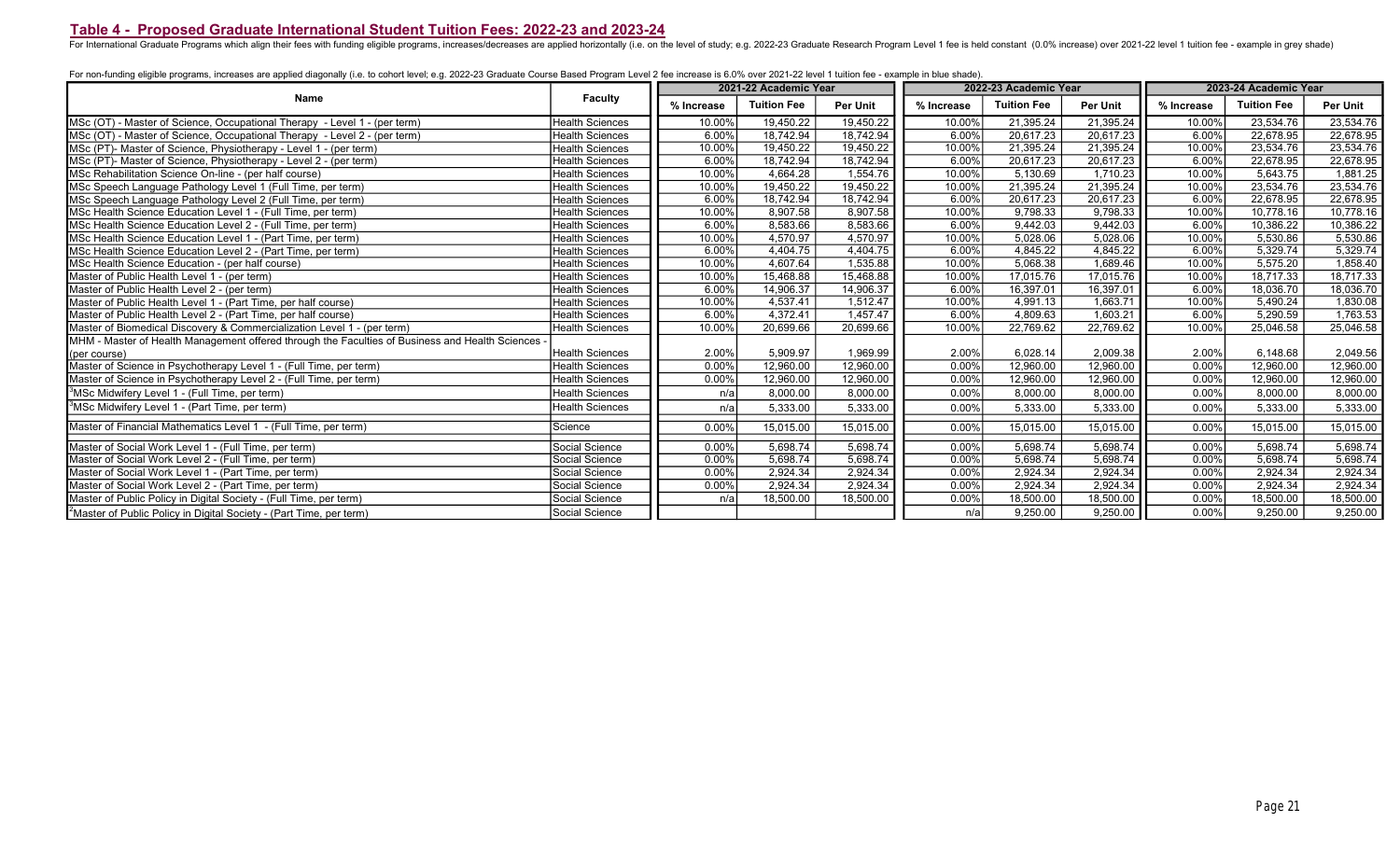For International Graduate Programs which align their fees with funding eligible programs, increases/decreases are applied horizontally (i.e. on the level of study; e.g. 2022-23 Graduate Research Program Level 1 fee is hel

For non-funding eligible programs, increases are applied diagonally (i.e. to cohort level; e.g. 2022-23 Graduate Course Based Program Level 2 fee increase is 6.0% over 2021-22 level 1 tuition fee - example in blue shade).

|                                                                                          |                |            | 2021-22 Academic Year |                 |            | 2022-23 Academic Year |           | 2023-24 Academic Year |                    |                 |  |
|------------------------------------------------------------------------------------------|----------------|------------|-----------------------|-----------------|------------|-----------------------|-----------|-----------------------|--------------------|-----------------|--|
| <b>Name</b>                                                                              | <b>Faculty</b> | % Increase | <b>Tuition Fee</b>    | <b>Per Unit</b> | % Increase | <b>Tuition Fee</b>    | Per Unit  | % Increase            | <b>Tuition Fee</b> | <b>Per Unit</b> |  |
| Graduate Programs Level 1 - Research Programs - Master - (per term)                      |                | 0.00%      | 5.698.74              | 5,698.74        | 0.00%      | 5,698.74              | 5,698.74  | 0.00%                 | 5.698.74           | 5,698.74        |  |
| Graduate Programs Level 2 - Research Programs - Master - (per term)                      |                | 0.00%      | 5,698.74              | 5,698.74        | 0.00%      | 5,698.74              | 5,698.74  | 0.00%                 | 5.698.74           | 5,698.74        |  |
| Graduate Programs Level 3 - Research Programs - Master - (per term)                      |                | 0.00%      | 5,698.74              | 5,698.74        | $0.00\%$   | 5,698.74              | 5,698.74  | 0.00%                 | 5,698.74           | 5,698.74        |  |
| Graduate Programs Level 4 - Research Programs - Master - (per term)                      |                | 0.00%      | 5,698.74              | 5,698.74        | 0.00%      | 5,698.74              | 5,698.74  | 0.00%                 | 5,698.74           | 5,698.74        |  |
| Graduate Programs Level 5 - Research Programs - Master - (per term)                      |                | 0.00%      | 5.698.74              | 5,698.74        | 0.00%      | 5.698.74              | 5.698.74  | 0.00%                 | 5.698.74           | 5,698.74        |  |
| Graduate Programs Level 1 - Research Programs - PhD - (per term)                         |                | 0.00%      | 2.102.40              | 2,102.40        | 0.00%      | 2.102.40              | 2.102.40  | 0.00%                 | 2.102.40           | 2,102.40        |  |
| Graduate Programs Level 2 - Research Programs - PhD - (per term)                         |                | 0.00%      | 2,102.40              | 2.102.40        | 0.00%      | 2,102.40              | 2.102.40  | 0.00%                 | 2,102.40           | 2,102.40        |  |
| Graduate Programs Level 3 - Research Programs - PhD - (per term)                         |                | 0.00%      | 2,102.40              | 2,102.40        | 0.00%      | 2,102.40              | 2,102.40  | 0.00%                 | 2,102.40           | 2,102.40        |  |
| Graduate Programs Level 4 - Research Programs - PhD - (per term)                         |                | 0.00%      | 2,102.40              | 2,102.40        | 0.00%      | 2,102.40              | 2,102.40  | 0.00%                 | 2,102.40           | 2,102.40        |  |
| Graduate Programs Level 5 - Research Programs - PhD - (per term)                         |                | 0.00%      | 2,102.40              | 2,102.40        | 0.00%      | 2,102.40              | 2,102.40  | 0.00%                 | 2,102.40           | 2,102.40        |  |
| Graduate Programs Level 1 Part Time - Research Programs - Master - (per term)            |                | 0.00%      | 2,924.34              | 2,924.34        | 0.00%      | 2,924.34              | 2,924.34  | 0.00%                 | 2,924.34           | 2,924.34        |  |
| Graduate Programs Level 2 Part Time - Research Programs - Master - (per term)            |                | 0.00%      | 2,924.34              | 2,924.34        | 0.00%      | 2,924.34              | 2,924.34  | 0.00%                 | 2,924.34           | 2,924.34        |  |
| Graduate Programs Level 3 Part Time - Research Programs - Master - (per term)            |                | 0.00%      | 2,924.34              | 2,924.34        | 0.00%      | 2,924.34              | 2,924.34  | 0.00%                 | 2,924.34           | 2,924.34        |  |
| Graduate Programs Level 4 Part Time - Research Programs - Master - (per term)            |                | 0.00%      | 2,924.34              | 2,924.34        | 0.00%      | 2,924.34              | 2,924.34  | 0.00%                 | 2,924.34           | 2,924.34        |  |
| Graduate Programs Level 5 Part Time - Research Programs - Master - (per term)            |                | 0.00%      | 2,924.34              | 2,924.34        | 0.00%      | 2,924.34              | 2,924.34  | 0.00%                 | 2,924.34           | 2,924.34        |  |
| Graduate Programs Level 1 Part Time - Research Programs - PhD - (per term)               |                | 0.00%      | 1,051.20              | 1,051.20        | 0.00%      | 1,051.20              | 1,051.20  | 0.00%                 | 1,051.20           | 1,051.20        |  |
| Graduate Programs Level 2 Part Time - Research Programs - PhD - (per term)               |                | 0.00%      | 1,051.20              | 1,051.20        | 0.00%      | 1,051.20              | 1,051.20  | 0.00%                 | 1,051.20           | 1,051.20        |  |
| Graduate Programs Level 3 Part Time - Research Programs - PhD - (per term)               |                | 0.00%      | 1,051.20              | 1,051.20        | 0.00%      | 1,051.20              | 1,051.20  | 0.00%                 | 1,051.20           | 1,051.20        |  |
| Graduate Programs Level 4 Part Time - Research Programs - PhD - (per term)               |                | 0.00%      | 1.051.20              | 1,051.20        | 0.00%      | 1.051.20              | 1,051.20  | 0.00%                 | 1.051.20           | 1,051.20        |  |
| Graduate Programs Level 5 Part Time - Research Programs - PhD - (per term)               |                | 0.00%      | 1,051.20              | 1,051.20        | $0.00\%$   | 1,051.20              | 1,051.20  | 0.00%                 | 1,051.20           | 1,051.20        |  |
| Graduate Programs Level 1 - Course-based or Professional Programs - (per term)           |                | 10.00%     | 10,330.08             | 10,330.08       | 10.00%     | 11,363.08             | 11,363.08 | 10.00%                | 12,499.38          | 12,499.38       |  |
| Graduate Programs Level 2 - Course-based or Professional Programs - (per term)           |                | 6.00%      | 9,954.44              | 9,954.44        | 6.00%      | 10,949.88             | 10,949.88 | 6.00%                 | 12,044.86          | 12,044.86       |  |
| Graduate Programs Level 3 - Course-based or Professional Programs - (per term)           |                | 6.00%      | 9,592.47              | 9,592.47        | 6.00%      | 10,551.70             | 10,551.70 | 6.00%                 | 11,606.87          | 11,606.87       |  |
| Graduate Programs Level 4 - Course-based or Professional Programs - (per term)           |                | 4.00%      | 8,730.23              | 8,730.23        | 6.00%      | 10,168.01             | 10,168.01 | 6.00%                 | 11,184.80          | 11,184.80       |  |
| Graduate Programs Level 5 - Course-based or Professional Programs - (per term)           |                | 4.00%      | 8.406.89              | 8,406.89        | 6.00%      | 9.254.04              | 9.254.04  | 6.00%                 | 10.778.09          | 10,778.09       |  |
| Graduate Programs Level 1 Part Time - Course-based or Professional Programs - (per term) |                | 10.00%     | 5,301.09              | 5,301.09        | 10.00%     | 5,831.19              | 5,831.19  | 10.00%                | 6,414.30           | 6,414.30        |  |
| Graduate Programs Level 2 Part Time - Course-based or Professional Programs - (per term) |                | 6.00%      | 5,108.33              | 5,108.33        | 6.00%      | 5,619.15              | 5,619.15  | 6.00%                 | 6,181.06           | 6,181.06        |  |
| Graduate Programs Level 3 Part Time - Course-based or Professional Programs - (per term) |                | 6.00%      | 4,922.57              | 4,922.57        | 6.00%      | 5,414.82              | 5,414.82  | 6.00%                 | 5,956.29           | 5,956.29        |  |
| Graduate Programs Level 4 Part Time - Course-based or Professional Programs - (per term) |                | 4.00%      | 4,480.10              | 4,480.10        | 6.00%      | 5,217.92              | 5,217.92  | 6.00%                 | 5,739.70           | 5,739.70        |  |
| Graduate Programs Level 5 Part Time - Course-based or Professional Programs - (per term) |                | 4.00%      | 4,314.16              | 4,314.16        | 6.00%      | 4,748.90              | 4,748.90  | 6.00%                 | 5,530.99           | 5,530.99        |  |
| Discounted Fees (PhD Only) for Term 13 and Higher - (per term)                           |                |            | 1,051.20              | 1,051.20        | 0.00%      | 1,051.20              | 1.051.20  | 0.00%                 | 1.051.20           | 1,051.20        |  |
| Readmission to defend thesis                                                             |                |            | 1,051.20              | 1,051.20        | 0.00%      | 1,051.20              | 1,051.20  | 0.00%                 | 1,051.20           | 1,051.20        |  |

#### **Generic Notations**

Note: These programs are not funded by MCU and are not bound by the Tuition Fee Framework and Ancillary Fee Guidelines for Publicly-Assisted Universities.

Note: International students who entered prior to 2019/20 will be charged a 4% increase only if they fulfill their course requirements and advance to their next year of studies on time. Otherwise, they will be subject to t

#### Program Specific Notations

Note 1: The MBA program requirements may result in students requiring more than 2 academic years to complete the program. In this event, MBA students will pay fees equivalent to the Level 2 MBA fee.

Note 2: The Master of Public Policy in Digital Society is offering a Part Time stream for students commencing in May 2023.

Note 3: The Master of Science in Midwifery program is slated to start in June 2022 pending board approval.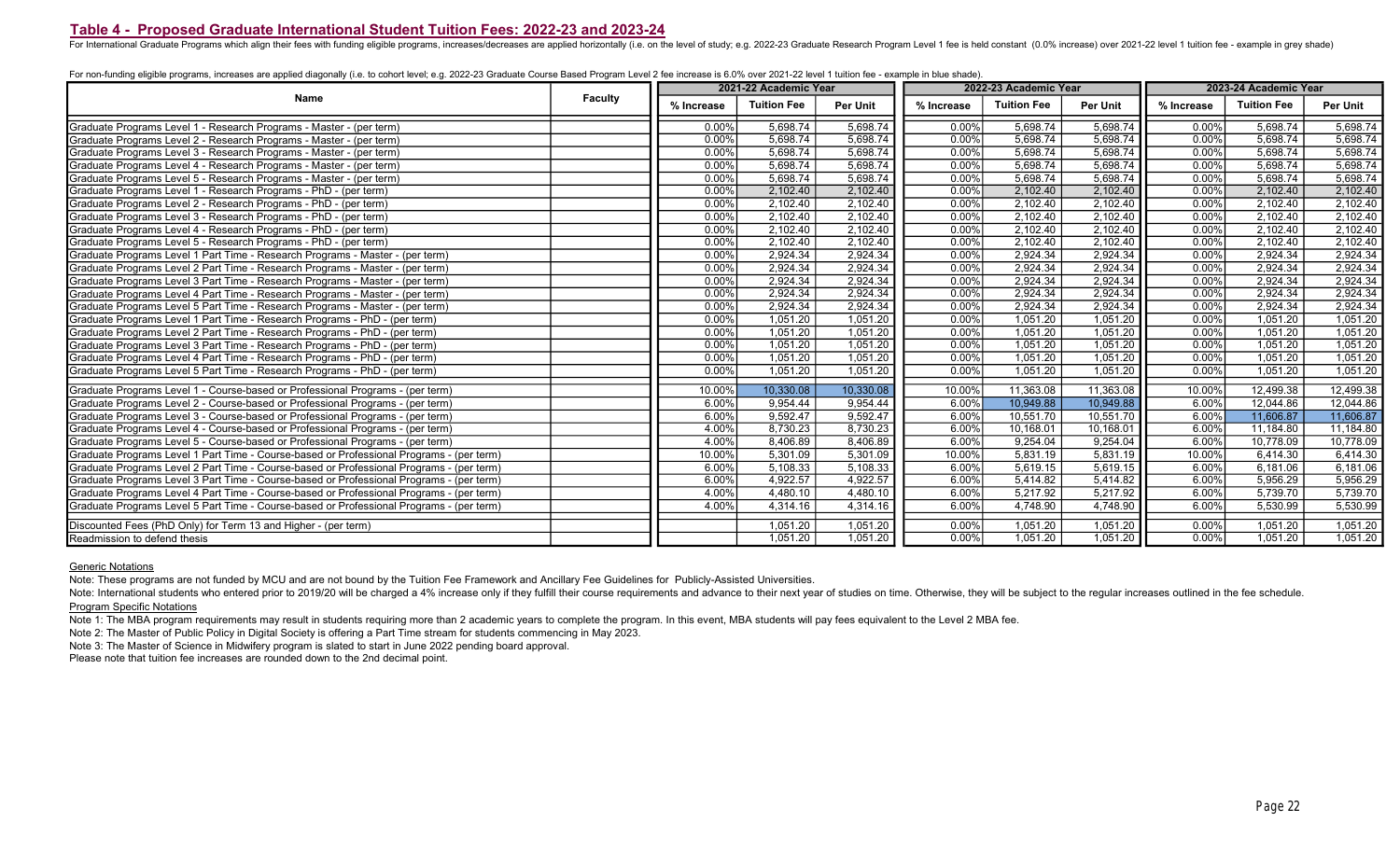#### Table 5 - Domestic and International Student Tuition Fees for Graduate Diploma Programs: 2022-23 and 2023-24

|                                                                                                                                                                                                                                                                                                                          |                        | 2021-22 Academic Year |                                                               |                 |            | 2022-23 Academic Year                                         |                 | 2023-24 Academic Year |                                                               |          |  |
|--------------------------------------------------------------------------------------------------------------------------------------------------------------------------------------------------------------------------------------------------------------------------------------------------------------------------|------------------------|-----------------------|---------------------------------------------------------------|-----------------|------------|---------------------------------------------------------------|-----------------|-----------------------|---------------------------------------------------------------|----------|--|
| <b>Name of Diploma</b>                                                                                                                                                                                                                                                                                                   | Faculty                | % Increase            | <b>Tuition Fee</b>                                            | <b>Per Unit</b> | % Increase | <b>Tuition Fee</b>                                            | <b>Per Unit</b> | % Increase            | <b>Tuition Fee</b>                                            | Per Unit |  |
| Regular Post-Degree Diploma Programs - (per course) - Domestic                                                                                                                                                                                                                                                           |                        | 0.00%                 | 1,051.20                                                      |                 | 0.00%      | 1,051.20                                                      |                 | $0.00\%$              | 1,051.20                                                      |          |  |
| <sup>2</sup> Regular Post-Degree Diploma Programs - (per course) - International                                                                                                                                                                                                                                         |                        | 0.00%                 | 2.924.34                                                      |                 | $0.00\%$   | 2.924.34                                                      |                 | $0.00\%$              | 2.924.34                                                      |          |  |
| <sup>3</sup> Special Program Fee Post-Degree - (per course) - Graduate Research Program. This fee is the<br>same for domestic and international students.                                                                                                                                                                |                        |                       | 1.051.20                                                      |                 |            | 1.051.20                                                      |                 |                       | 1.051.20                                                      |          |  |
| <sup>4</sup> Special Program Fee Post-Degree - (per course) - None Graduate Research Program. This fee is<br>the same for domestic and international students.                                                                                                                                                           |                        |                       | equivalent to the<br>program's domestic<br>part-time per term |                 |            | equivalent to the<br>program's domestic<br>part-time per term |                 |                       | equivalent to the<br>program's domestic<br>part-time per term |          |  |
|                                                                                                                                                                                                                                                                                                                          |                        |                       | fee                                                           | $n/\varepsilon$ |            |                                                               |                 |                       |                                                               | n/a      |  |
| Graduate Diploma - Water Without Borders (per course)                                                                                                                                                                                                                                                                    |                        | 0.00%                 | 350.00                                                        |                 | 0.00%      | 350.00                                                        |                 | 0.00%                 | 350.00                                                        |          |  |
| Graduate Diploma - Professional Accountancy - (per course)                                                                                                                                                                                                                                                               | <b>Business</b>        | 5.00%                 | 1.544.19                                                      | 514.73          | 5.00%      | 1.621.38                                                      | 540.46          | 5.00%                 | 1.702.44                                                      | 567.48   |  |
| Graduate Diploma - Professional Accountancy - (per quarter module)                                                                                                                                                                                                                                                       | <b>Business</b>        | 5.00%                 | 772.10                                                        | 514.73          | 5.00%      | 810.69                                                        | 540.46          | 5.00%                 | 851.22                                                        | 567.48   |  |
| Graduate Diploma - Professional Accountancy - Workshop                                                                                                                                                                                                                                                                   | <b>Business</b>        | 5.00%                 | 441.00                                                        |                 | 5.00%      | 463.05                                                        |                 | 5.00%                 | 486.20                                                        | n/al     |  |
| Graduate Diploma - UNENE (University Network of Excellence in Nuclear Engineering) - (per course) Engineering                                                                                                                                                                                                            |                        | 0.00%                 | 2.250.00                                                      | n/              | $0.00\%$   | 2,250.00                                                      |                 | 0.00%                 | 2,250.00                                                      | n/al     |  |
| Graduate Diploma in Clinical Epidemiology (GDCE) - (per course). This fee is the same for domestic<br>and international students                                                                                                                                                                                         | <b>Health Sciences</b> | 5.00%                 | 3,820.16                                                      | n/              | 5.00%      | 4.011.17                                                      | n/a             | 5.00%                 | 4.211.73                                                      | n/a      |  |
| Primary Health Care Nurse Practitioner - (per term)                                                                                                                                                                                                                                                                      | <b>Health Sciences</b> | 0.00%                 | 2.336.00                                                      | n/a             | $0.00\%$   | 2.336.00                                                      | n/a             | 0.00%                 | 2.336.00                                                      | n/a      |  |
| Advanced Neonatal Nursing - The McMaster Graduate Diploma Program in Advanced Neonatal<br>Nursing is a graduate level advanced nursing practice specialty program offered within the Faculty of<br>Health Sciences and sponsored by the Office of the Associate Dean of Graduate Studies (Health<br>Sciences) - (Annual) | <b>Health Sciences</b> | 0.00%                 | 12,807.54                                                     | $n/\varepsilon$ | 0.00%      | 12.807.54                                                     |                 | 0.00%                 | 12.807.54                                                     | n/al     |  |
| <sup>5</sup> Graduate Diploma in Community and Public Health (GDCPH) - (per course) - Domestic                                                                                                                                                                                                                           | <b>Health Sciences</b> |                       |                                                               |                 |            | 3.820.00                                                      | n/a             | 0.00%                 | 3,820.00                                                      | n/a      |  |
| <sup>1</sup> <sup>5</sup> Graduate Diploma in Community and Public Health (GDCPH) - (per course) - International                                                                                                                                                                                                         | <b>Health Sciences</b> |                       |                                                               |                 |            | 5.500.00                                                      | n/a             | 0.00%                 | 5.500.00                                                      | n/a      |  |
| Graduate Diploma in Community-Engaged Research and Evaluation - (per term)                                                                                                                                                                                                                                               | Social Sciences        | 0.00%                 | 1,402.20                                                      | $n/\varepsilon$ | 0.00%      | 1,402.20                                                      | $n/\varepsilon$ | 0.00%                 | 1,402.20                                                      | n/a      |  |
| Graduate Diploma in Critical Leadership in Social Services and Communities - (per term)                                                                                                                                                                                                                                  | Social Sciences        | 0.00%                 | 1,402.20                                                      | n/a             | $0.00\%$   | 1.402.20                                                      | n/a             | 0.00%                 | 1.402.20                                                      | n/a      |  |

#### Program Specific Notations

Note: Clinical Behavioural Sciences (CBS) tuition fees will be equivalent to regular post-degree diploma programs.

Note 1: The domestic fee for all Regular Post-Degree Diploma Programs equals the domestic fee for "Graduate Programs Level 1 Part Time - Research Programs - (per term)".

Note 2: The international fee for all Regular Post-Degree Diploma Programs equals the international fee for "Graduate Programs Level 1 Part Time - Research Programs - (per term)".

Note 3: The Special Program per course fee for a Graduate Research Program is intended for non-students who are interested in taking a singular course. If the course qualifies as a Graduate Research Program, the fee paid f

Note 4: The Special Program per course fee for a non-Graduate Research Program is intended for non-students who are interested in taking a singular course in a 'Course-based', 'Professional' or specialized program. The fee who registers in a singular course in a professional graduate program will be charged \$1,407.90, which is equivalent to a part-time domestic per term tuition fee for a "Graduate Programs Level 1 Part Time - Course-based or domestic part-time per course fee (i.e. the proceeding next lowest fee). For instance, MBA does not have a part-time domestic per term fee. Therefore, in 2022-23, a student would be charged the part-time level 1 domestic p

Note 5: The Graduate Diploma in Community and Public Health will commence in September 2022, pending board approval.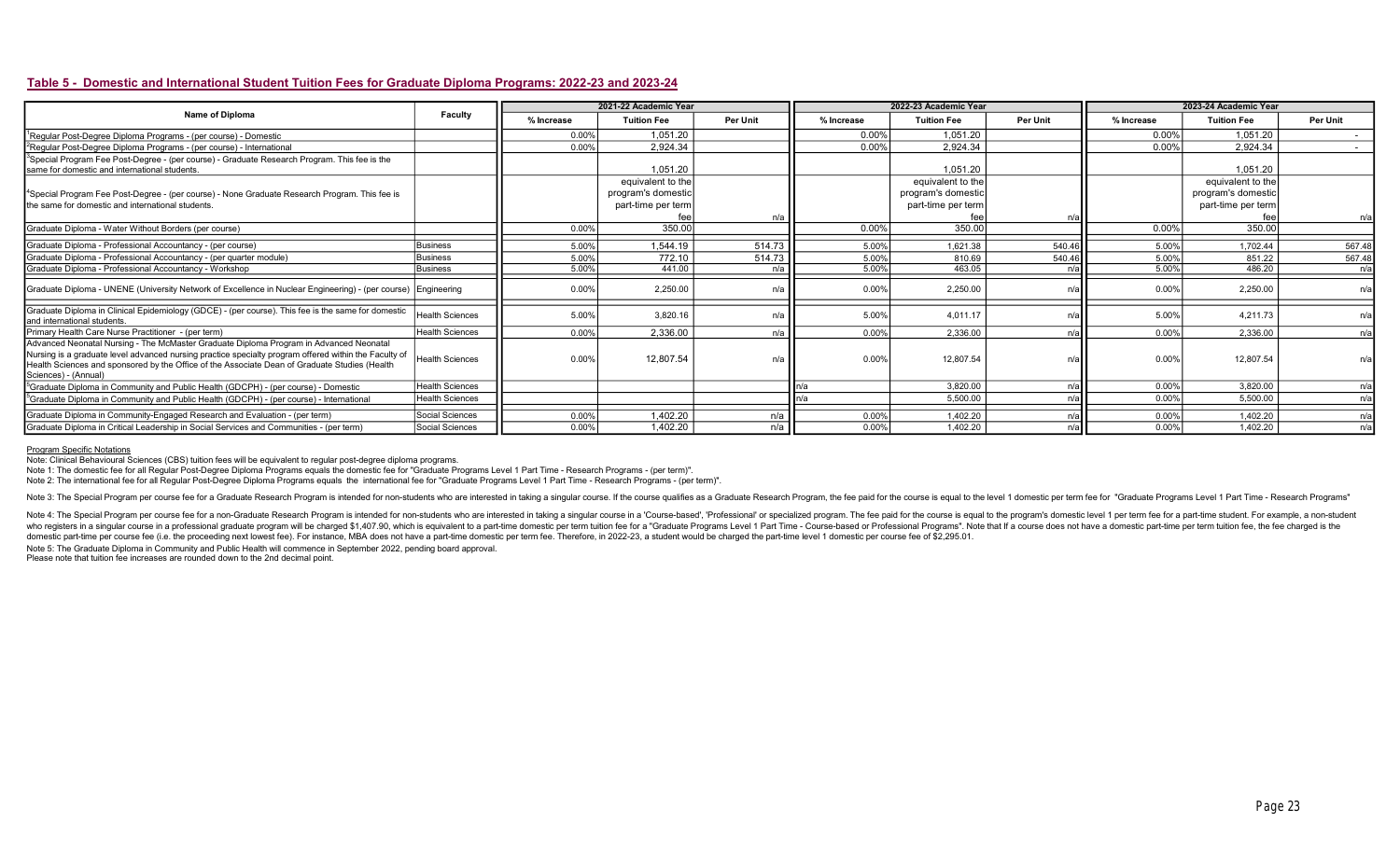| Name of Diploma                                                                                                                                                  | <b>Faculty</b>         | 2021-22 Academic Year |                    | 2022-23 Academic Year |                    | 2023-24 Academic Year |                    |  |
|------------------------------------------------------------------------------------------------------------------------------------------------------------------|------------------------|-----------------------|--------------------|-----------------------|--------------------|-----------------------|--------------------|--|
|                                                                                                                                                                  |                        | % Increase            | <b>Tuition Fee</b> | % Increase            | <b>Tuition Fee</b> | % Increase            | <b>Tuition Fee</b> |  |
| Technology Leadership Program - (per course)                                                                                                                     | <b>Engineering</b>     | $0.00\%$              | 956.88             | $0.00\%$              | 956.88             | $0.00\%$              | 956.88             |  |
| <sup>1</sup> B. Tech Certificate - (per course)                                                                                                                  | Engineering            | $0.00\%$              | 797.31             | $0.00\%$              | 797.31             | $0.00\%$              | 797.31             |  |
| <sup>2</sup> McMaster Certificate of Completion in Advanced Manufacturing - (per course)                                                                         | Engineering            | n/a                   | 500.00             | $0.00\%$              | 500.00             | $0.00\%$              | 500.00             |  |
| Occupational Therapy Examination and Practice Preparation (OTepp) - (Full-time)                                                                                  | <b>Health Sciences</b> | $0.00\%$              | 9,234.75           | $0.00\%$              | 9.234.75           | $0.00\%$              | 9.234.75           |  |
| Occupational Therapy Examination and Practice Preparation (OTepp) - (per course)                                                                                 | Health Sciences        | $0.00\%$              | 2,625.00           | $0.00\%$              | 2,625.00           | $0.00\%$              | 2,625.00           |  |
| Courses for Professional Designations - (per 1/2 course)                                                                                                         | <b>IBusiness</b>       | $0.00\%$              | ,100.00            | $0.00\%$              | 1,100.00           | $0.00\%$              | 1,100.00           |  |
| <sup>3</sup> English Language Development Diploma (MELD) - (Annual)                                                                                              | IHumanities            | $5.00\%$              | 29,643.13          | 5.00%                 | 31,125.28          | 5.00%                 | 32,681.54          |  |
| 4McMaster English Readiness for Graduate Excellence (MERGE) Certificate. This fee is the same Humanities<br>for domestic and international students - (per term) |                        | n/a                   | 7.347.84           | n/a                   | 7.341.00           | n/a                   | 7,333.80           |  |
| <sup>5</sup> HDLC-McMaster Labour Studies Certificate - (per course)                                                                                             | lSocial Sciences       | 2.74%                 | 150.00             | $0.00\%$              | 150.00             | $0.00\%$              | 150.00             |  |
| <sup>6</sup> Undergraduate Certificate in Social Research - (per module)                                                                                         | lSocial Sciences       |                       |                    | In/a                  | 550.00             | $0.00\%$              | 550.00             |  |
| <sup>o</sup> Undergraduate Certificate in Social Research - (Capstone)                                                                                           | lSocial Sciences       |                       |                    | In/a                  | 850.00             | $0.00\%$              | 850.00             |  |

### Table 6 - Domestic and International Student Tuition Fees for Undergraduate Certificate and Diploma Programs: 2022-23 and 2023-24

### Generic Notations

Note: These programs are not funded by MCU and are not bound by the Tuition Fee Framework and Ancillary Fee Guidelines for Publicly-Assisted Universities.

### Program Specific Notations

Note 1: The per course tuition fee for the B.Tech Certificate is equivalent to the B.Tech. domestic undergraduate level three tuition fee.

Note 2: This MMRI Industry Training Program is a unique certificate program, designed around meeting the needs and requirements of industry as identified by McMaster's industry partners. The focus is on building on a worke existing skillset and empowering them with innovative, up-to-date and in demand skills and knowledge.

Note 3: The MELD program is subject to the department's requested tuition increases/decreases. MELD students will continue to pay and have the choice to opt out of the supplementary fees which will be listed separately in Miscellaneous Fees Schedule.

Note 4: MERGE is a 6 week summer program and the tuition fee presented is \$7,500.00 net miscellaneous fees for a Modified Program (on campus) of 12 units equating to \$159.00 in 2022-23 and \$166.20 in 2023-24.

Note 5: Thiscertificate will charge a flat fee of \$150.00, with supplemental fees paid separately and on top of the existing per course fee.

Note 6: The Faculty of Social Sciences is offering an Undergraduate Certificate in Social Research which comprises of 13 learning modules and a capstone project. Anticipated start date is September 2022 pending board appro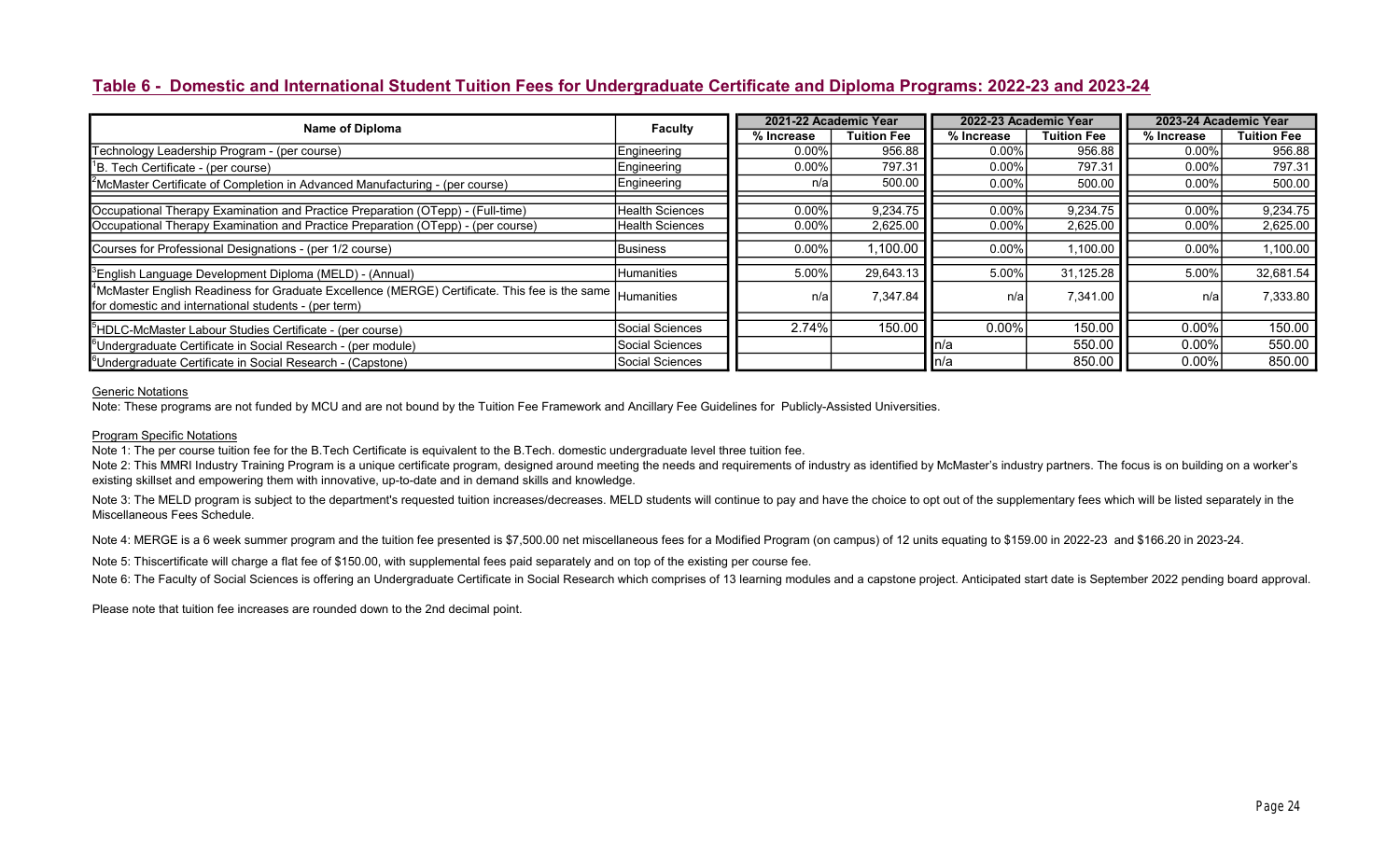# Table 7 - Other Program Tuition Fees: 2022-23 and 2023-24

| Name                                                     | <b>Faculty</b> | 2021-22 Academic Year |                | 2022-23 Academic Year | 2023-24 Academic Year |                    |  |
|----------------------------------------------------------|----------------|-----------------------|----------------|-----------------------|-----------------------|--------------------|--|
|                                                          |                | <b>Tuition Fee</b>    | I % Increase ' | <b>Tuition Fee</b>    | % Increase            | <b>Tuition Fee</b> |  |
| Executive Management Program - 1 Day Course              | IBusiness      | 795.00                | $0.00\%$       | 795.00                | $0.00\%$              | 795.00             |  |
| Executive Management Program - 3 Day Course              | Business_      | 2,147.00              | $0.00\%$       | 2,147.00              | $0.00\%$              | 2,147.00           |  |
| Executive Management Program - 5 Day Program             | Business       | 3,380.00              | $0.00\%$       | 3,380.00              | $0.00\%$              | 3,380.00           |  |
| , <sup>1</sup> Chartered Director Program - (per module) | Business       | 4,370.00              | $0.00\%$       | 4,370.00              | $0.00\%$              | 4,370.00           |  |
| <sup>1</sup> Chartered Director Program - (Full Program) | Business       | 21,850.00             | $0.00\%$       | 21,850.00             | $0.00\%$              | 21,850.00          |  |
|                                                          |                |                       |                |                       |                       |                    |  |
| Operations Leadership and Management                     | Engineering    | 15,990.00             | $0.00\%$       | 15,990.00             | $0.00\%$              | 15,990.00          |  |
| Industry 4.0                                             | Engineering    | 15,990.00             | $0.00\%$       | 15,990.00             | $0.00\%$              | 15,990.00          |  |
| Carbon Mitigation                                        | Engineering    | 15,990.00             | 0.00%          | 15,990.00             | $0.00\%$              | 15,990.00          |  |

Note 1: The Chartered Directors Program is a joint initiative between The Conference Board of Canada and the DeGroote School of Business at McMaster University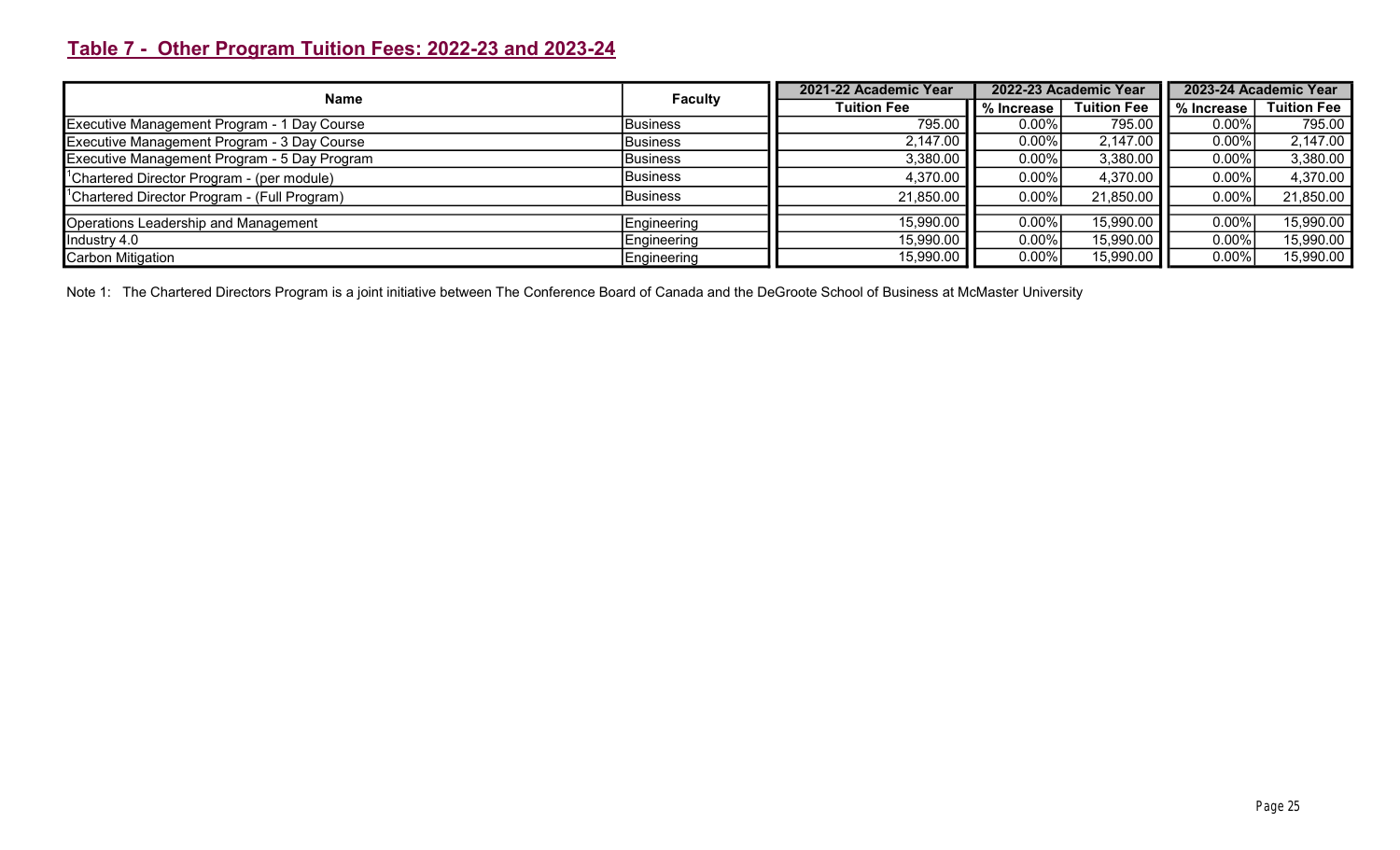### Table 8 - Proposed Out of Province Domestic Student Tuition Fees: 2022-23 and 2023-24

The Tuition Fee presented in Table 8 is representative of the Annual Fee unless stated otherwise.

### Increases/decreases are applied applied horizontally (i.e. on the level of study; example in gray shade).

|                                                            |                |            | 2021-22 Academic Year |                 |            | 2022-23 Academic Year |                 | 2023-24 Academic Year |                    |                 |  |
|------------------------------------------------------------|----------------|------------|-----------------------|-----------------|------------|-----------------------|-----------------|-----------------------|--------------------|-----------------|--|
| Name                                                       | <b>Faculty</b> | % Increase | <b>Tuition Fee</b>    | <b>Per Unit</b> | % Increase | <b>Tuition Fee</b>    | <b>Per Unit</b> | % Increase            | <b>Tuition Fee</b> | <b>Per Unit</b> |  |
| <b>Engineering Level 1</b>                                 | Engineering    | 3.00%      | 12,819.39             | 346.47          | 5.00%      | 13,460.23             | 363.79          | 5.00%                 | 14,132.89          | 381.97          |  |
| Engineering Level 2                                        | Engineering    | $0.00\%$   | 12,446.06             | 336.38          | 5.00%      | 13,068.03             | 353.19          | 5.00%                 | 13,721.08          | 370.84          |  |
| Engineering Level 3                                        | Engineering    | 0.00%      | 12,446.06             | 336.38          | 0.00%      | 12,446.06             | 336.38          | 5.00%                 | 13,068.03          | 353.19          |  |
| Engineering Level 4                                        | Engineering    | 0.00%      | 12,291.77             | 332.21          | 0.00%      | 12,291.77             | 332.21          | 0.00%                 | 12,291.77          | 332.21          |  |
| Computer Science Level 1                                   | Engineering    | 3.00%      | 8,237.10              | 274.57          | 5.00%      | 8,648.70              | 288.29          | 5.00%                 | 9,081.00           | 302.70          |  |
| Computer Science Level 2                                   | Enaineerina    | 0.00%      | 7,997.40              | 266.58          | 5.00%      | 8,397.00              | 279.90          | 5.00%                 | 8,816.70           | 293.89          |  |
| Computer Science Level 3                                   | Engineering    | $0.00\%$   | 7,997.40              | 266.58          | 0.00%      | 7,997.40              | 266.58          | 5.00%                 | 8,397.00           | 279.90          |  |
| Computer Science Level 4                                   | Engineering    | 0.00%      | 7,898.40              | 263.28          | $0.00\%$   | 7,898.40              | 263.28          | 0.00%                 | 7,898.40           | 263.28          |  |
| Eng. Mgmt. Level 2                                         | Engineering    | 0.00%      | 12,446.06             | 336.38          | 5.00%      | 13,068.03             | 353.19          | 5.00%                 | 13,721.08          | 370.84          |  |
| Eng. Mgmt. Level 3                                         | Enaineerina    | 0.00%      | 12,446.06             | 336.38          | 0.00%      | 12,446.06             | 336.38          | 5.00%                 | 13,068.03          | 353.19          |  |
| Eng. Mgmt. Level 4                                         | Engineering    | 0.00%      | 12,291.77             | 332.21          | 0.00%      | 12,291.77             | 332.21          | 0.00%                 | 12,291.77          | 332.21          |  |
| Eng. Mgmt. Level 5                                         | Engineering    | 0.00%      | 12,104.55             | 327.15          | $0.00\%$   | 12,104.55             | 327.15          | 0.00%                 | 12,104.55          | 327.15          |  |
| BEHS Engineering and Biomedical Engineering Level 1        | Engineering    | 3.00%      | 12,819.39             | 346.47          | 5.00%      | 13,460.23             | 363.79          | 5.00%                 | 14,132.89          | 381.97          |  |
| BEHS Engineering and Biomedical Engineering Level 2        | Engineering    | 0.00%      | 10,091.40             | 336.38          | 5.00%      | 10,595.70             | 353.19          | 5.00%                 | 11,125.20          | 370.84          |  |
| <b>BEHS Engineering and Biomedical Engineering Level 3</b> | Engineering    | 0.00%      | 10,091.40             | 336.38          | 0.00%      | 10,091.40             | 336.38          | 5.00%                 | 10,595.70          | 353.19          |  |
| <b>BEHS Engineering and Biomedical Engineering Level 4</b> | Engineering    | 0.00%      | 10,298.51             | 332.21          | 0.00%      | 10,298.51             | 332.21          | 0.00%                 | 10,298.51          | 332.21          |  |
| BEHS Engineering and Biomedical Engineering Level 5        | Enaineerina    | 0.00%      | 11,777.40             | 327.15          | $0.00\%$   | 11,777.40             | 327.15          | 0.00%                 | 11,777.40          | 327.15          |  |
| B. Tech Level 1 - (per course)                             | Engineering    | 3.00%      | 821.22                | 273.74          | 5.00%      | 862.26                | 287.42          | 5.00%                 | 905.37             | 301.79          |  |
| B. Tech Level 2 - (per course)                             | Engineering    | 0.00%      | 797.31                | 265.77          | 5.00%      | 837.15                | 279.05          | 5.00%                 | 879.00             | 293.00          |  |
| B. Tech Level 3 - (per course)                             | Enaineerina    | 0.00%      | 797.31                | 265.77          | $0.00\%$   | 797.31                | 265.77          | 5.00%                 | 837.15             | 279.05          |  |
| B. Tech Level 4 - (per course)                             | Engineering    | 0.00%      | 787.41                | 262.47          | 0.00%      | 787.41                | 262.47          | 0.00%                 | 787.41             | 262.47          |  |
| B.Sc. Level 1                                              | Science        | 3.00%      | 6,223.80              | 207.46          | 5.00%      | 6,534.90              | 217.83          | 5.00%                 | 6,861.60           | 228.72          |  |
| B.Sc. Level 2                                              | Science        | 0.00%      | 5,998.80              | 199.96          | 5.00%      | 6,298.50              | 209.95          | 5.00%                 | 6,613.20           | 220.44          |  |
| B.Sc. Level 3                                              | Science        | 0.00%      | 5,955.30              | 198.51          | 0.00%      | 5,955.30              | 198.51          | 5.00%                 | 6,252.90           | 208.43          |  |
| B.Sc. Level 4                                              | Science        | 0.00%      | 5,955.30              | 198.51          | 0.00%      | 5,955.30              | 198.51          | 0.00%                 | 5,955.30           | 198.51          |  |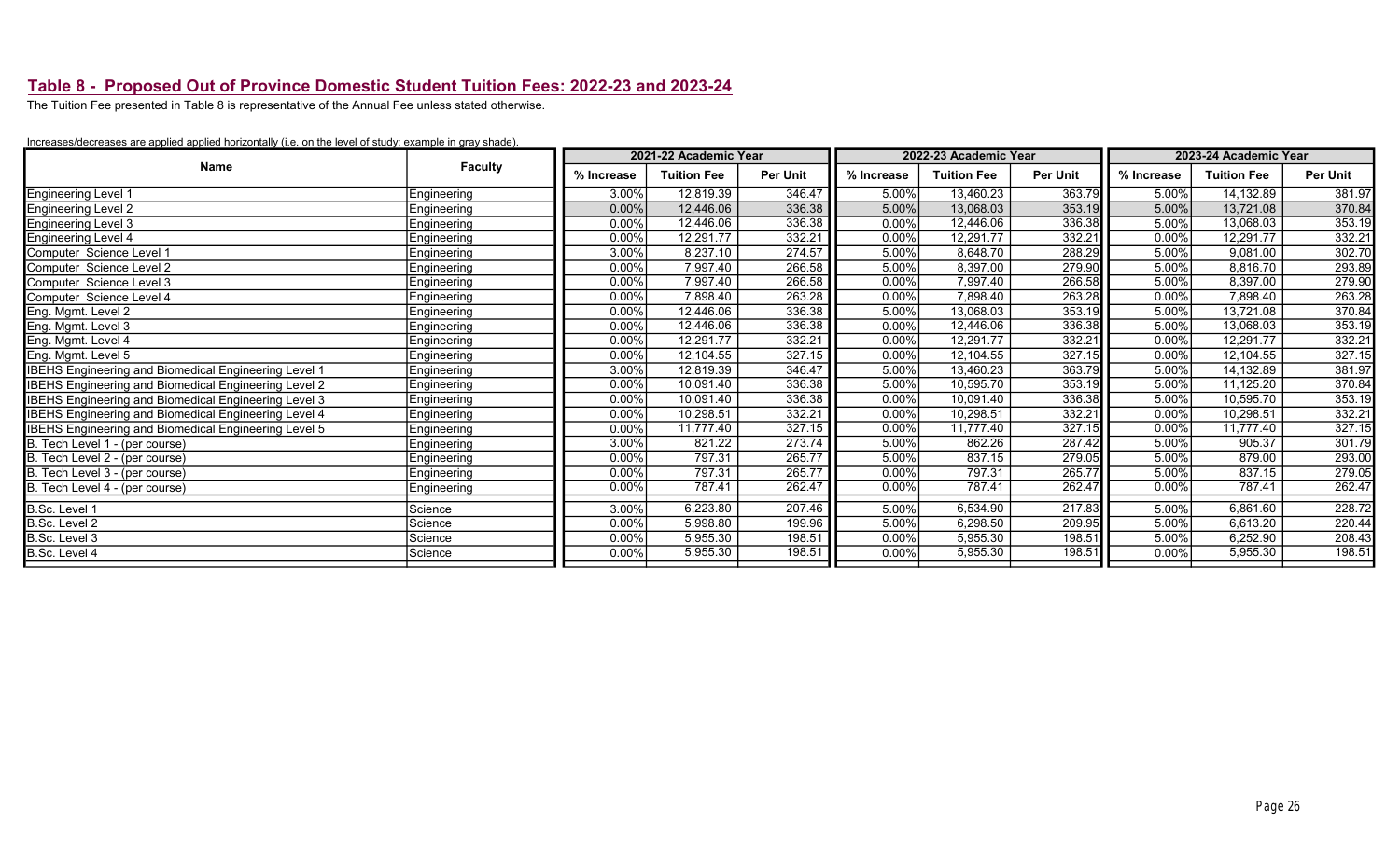# Table 8 - Proposed Out of Province Domestic Student Tuition Fees: 2022-23 and 2023-24

The Tuition Fee presented in Table 8 is representative of the Annual Fee unless stated otherwise.

|                                                    |                        |            | 2021-22 Academic Year |                 |            | 2022-23 Academic Year |                 | 2023-24 Academic Year |                    |                 |  |
|----------------------------------------------------|------------------------|------------|-----------------------|-----------------|------------|-----------------------|-----------------|-----------------------|--------------------|-----------------|--|
| <b>Name</b>                                        | <b>Faculty</b>         | % Increase | <b>Tuition Fee</b>    | <b>Per Unit</b> | % Increase | <b>Tuition Fee</b>    | <b>Per Unit</b> | % Increase            | <b>Tuition Fee</b> | <b>Per Unit</b> |  |
| B.A. Level 1                                       | Social Sciences        | 3.00%      | 6,223.80              | 207.46          | 5.00%      | 6,534.90              | 217.83          | 5.00%                 | 6,861.60           | 228.72          |  |
| B.A. Level 2                                       | Social Sciences        | 0.00%      | 5,998.80              | 199.96          | 5.00%      | 6,298.50              | 209.95          | 5.00%                 | 6,613.20           | 220.44          |  |
| B.A. Level 3                                       | Social Sciences        | 0.00%      | 5,955.30              | 198.51          | 0.00%      | 5,955.30              | 198.51          | 5.00%                 | 6,252.90           | 208.43          |  |
| B.A. Level 4                                       | Social Sciences        | 0.00%      | 5,955.30              | 198.51          | 0.00%      | 5,955.30              | 198.51          | 0.00%                 | 5,955.30           | 198.51          |  |
| B.A. Level 1                                       | <b>Humanities</b>      | 3.00%      | 6,223.80              | 207.46          | 5.00%      | 6,534.90              | 217.83          | 5.00%                 | 6,861.60           | 228.72          |  |
| B.A. Level 2                                       | <b>Humanities</b>      | 0.00%      | 5,998.80              | 199.96          | 5.00%      | 6,298.50              | 209.95          | 5.00%                 | 6,613.20           | 220.44          |  |
| B.A. Level 3                                       | <b>Humanities</b>      | 0.00%      | 5,955.30              | 198.51          | 0.00%      | 5,955.30              | 198.51          | 5.00%                 | 6,252.90           | 208.43          |  |
| B.A. Level 4                                       | <b>Humanities</b>      | $0.00\%$   | 5,955.30              | 198.51          | 0.00%      | 5,955.30              | 198.51          | 0.00%                 | 5,955.30           | 198.51          |  |
| Bachelor of Integrated Arts Level 1                | Humanities             |            |                       |                 | n/a        | 6,534.90              | 217.83          | 5.00%                 | 6,861.60           | 228.72          |  |
| 'Bachelor of Integrated Arts Level 2               | <b>Humanities</b>      |            |                       |                 | n/a        | 6,298.50              | 209.95          | 5.00%                 | 6,613.20           | 220.44          |  |
| Bachelor of Integrated Arts Level 3                | <b>Humanities</b>      |            |                       |                 | n/a        | 5,955.30              | 198.51          | 5.00%                 | 6,252.90           | 208.43          |  |
| Bachelor of Integrated Arts Level 4                | Humanities             |            |                       |                 | n/a        | 5,955.30              | 198.51          | 0.00%                 | 5,955.30           | 198.51          |  |
| B. Com. Level 1                                    | Business               | 3.00%      | 9,635.40              | 321.18          | 5.00%      | 10,116.90             | 337.23          | 5.00%                 | 10,622.70          | 354.09          |  |
| B. Com. Level 2                                    | Business               | 0.00%      | 9,354.90              | 311.83          | 5.00%      | 9,822.60              | 327.42          | 5.00%                 | 10,313.70          | 343.79          |  |
| B. Com. Level 3                                    | <b>IBusiness</b>       | $0.00\%$   | 9,354.90              | 311.83          | 0.00%      | 9,354.90              | 311.83          | 5.00%                 | 9,822.60           | 327.42          |  |
| B. Com. Level 4                                    | Business               | 0.00%      | 9,239.10              | 307.97          | 0.00%      | 9,239.10              | 307.97          | 0.00%                 | 9,239.10           | 307.97          |  |
| B. Com. Integrated Business and Humanities Level 1 | <b>Business</b>        | 3.00%      | 10,394.10             | 346.47          | 5.00%      | 10,913.70             | 363.79          | 5.00%                 | 11,459.10          | 381.97          |  |
| B. Com. Integrated Business and Humanities Level 2 | Business               | 0.00%      | 10,091.40             | 336.38          | 5.00%      | 10,595.70             | 353.19          | 5.00%                 | 11,125.20          | 370.84          |  |
| B. Com. Integrated Business and Humanities Level 3 | <b>Business</b>        | 0.00%      | 10.091.40             | 336.38          | 0.00%      | 10,091.40             | 336.38          | 5.00%                 | 10,595.70          | 353.19          |  |
| B. Com. Integrated Business and Humanities Level 4 | <b>Business</b>        | 0.00%      | 9,966.30              | 332.21          | 0.00%      | 9,966.30              | 332.21          | 0.00%                 | 9,966.30           | 332.21          |  |
| B. HSc. Level 1                                    | <b>Health Sciences</b> | 3.00%      | 6,223.80              | 207.46          | 5.00%      | 6,534.90              | 217.83          | 5.00%                 | 6,861.60           | 228.72          |  |
| B. HSc. Level 2                                    | <b>Health Sciences</b> | 0.00%      | 5,998.80              | 199.96          | 5.00%      | 6,298.50              | 209.95          | 5.00%                 | 6,613.20           | 220.44          |  |
| B. HSc. Level 3                                    | <b>Health Sciences</b> | 0.00%      | 5,955.30              | 198.51          | 0.00%      | 5,955.30              | 198.51          | 5.00%                 | 6,252.90           | 208.43          |  |
| B. HSc. Level 4                                    | Health Sciences        | 0.00%      | 5,955.30              | 198.51          | 0.00%      | 5,955.30              | 198.51          | 0.00%                 | 5,955.30           | 198.51          |  |
| B. HSc. Biochemistry Level 1 <sup>4</sup>          | <b>Health Sciences</b> |            |                       |                 | 5.00%      | 6,534.90              | 217.83          | 5.00%                 | 6,861.60           | 228.72          |  |
| B. HSc. Biochemistry Level $2^4$                   | Health Sciences        |            |                       |                 | 5.00%      | 6,298.50              | 209.95          | 5.00%                 | 6,613.20           | 220.44          |  |
| B. HSc. Biochemistry Level $34$                    | <b>Health Sciences</b> |            |                       |                 | 0.00%      | 5,955.30              | 198.51          | 5.00%                 | 6,252.90           | 208.43          |  |
| B. HSc. Biochemistry Level $44$                    | <b>Health Sciences</b> |            |                       |                 | 0.00%      | 5.955.30              | 198.51          | 0.00%                 | 5.955.30           | 198.51          |  |